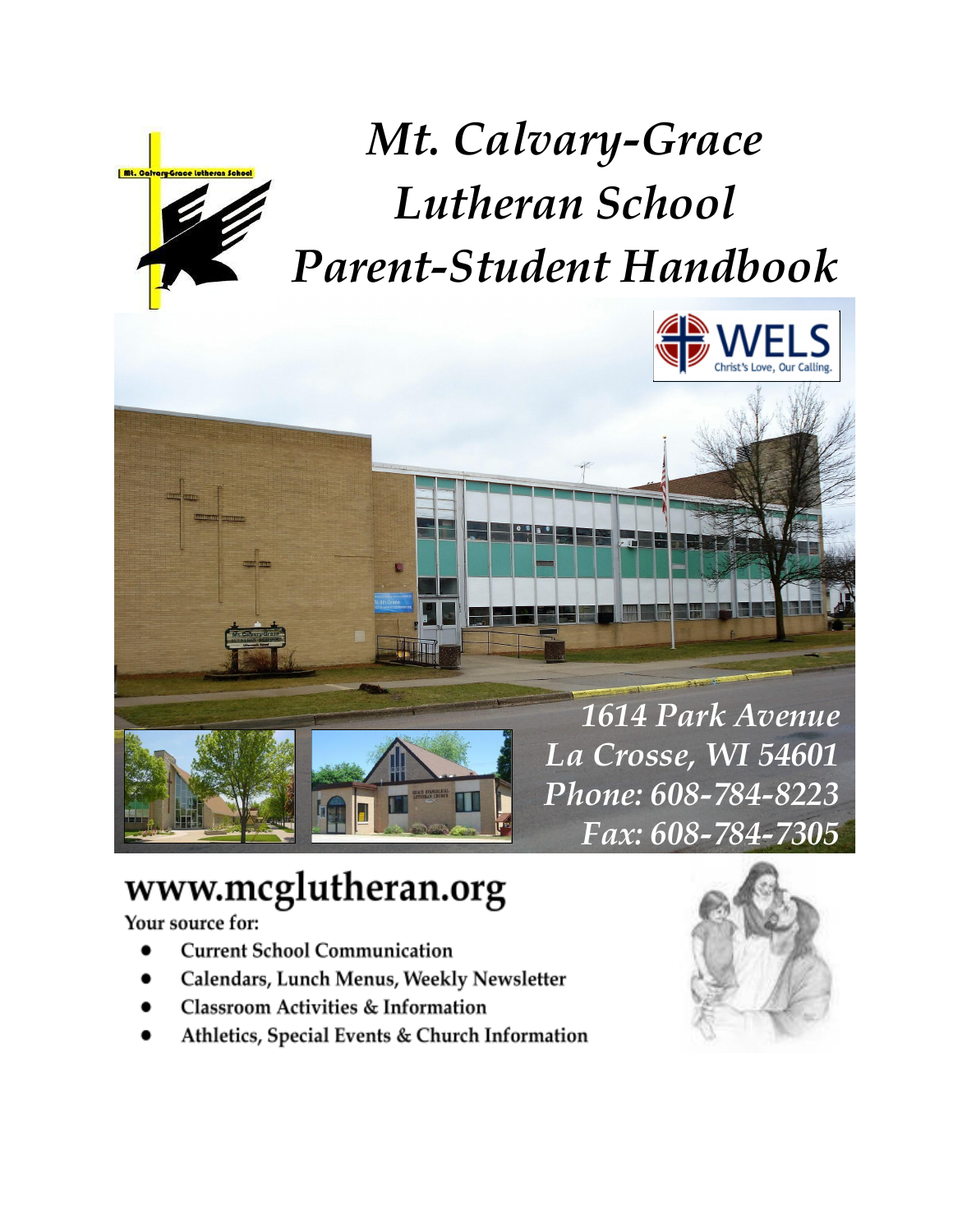# *Table of Contents*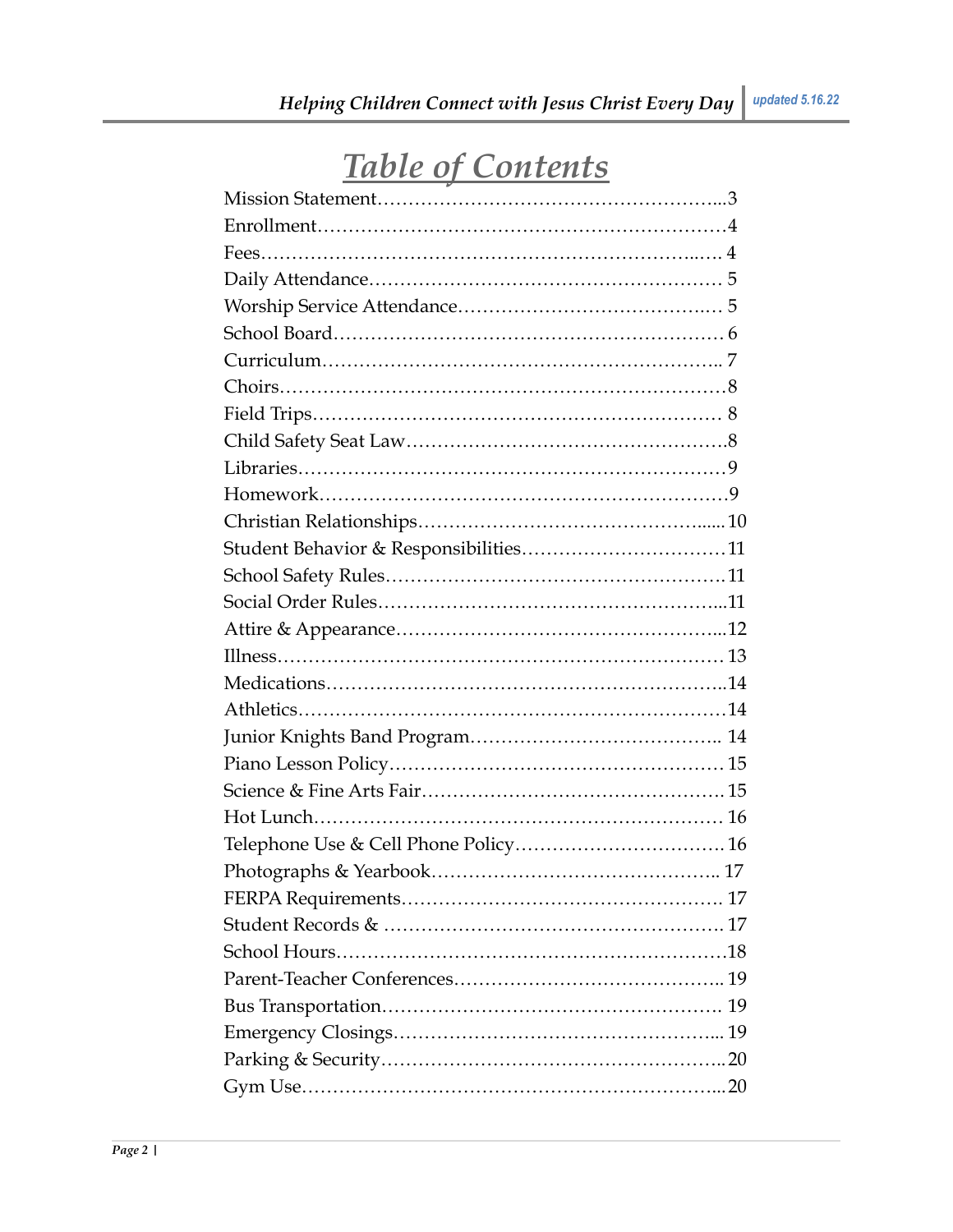# *Mission Statement*

### *Our Mission is to provide a Christ-centered education, which supports families in their Christian responsibility to teach their children about Jesus Christ, the only Savior.*

# *Our Beliefs*

### **"The fear of the Lord is the beginning of wisdom." Psalm 111:10**

God clearly tells us in Deuteronomy 6:6-7, "These commandments that I give you today are to be upon your hearts. Impress them on your children. Talk about them when you sit at home and when you walk along the road, when you lie down and when you get up." Again God says in Ephesians 6:4, "Fathers, do not exasperate your children; instead, bring them up in the training and instruction of the Lord."

We believe, teach, and confess that all people are sinful. God, through his grace, love, and mercy, sent his only Son, Jesus Christ, to suffer, die, and rise from the dead to set all people free from their sin. The grace and forgiveness of sins Jesus won for us is freely given through the Means of Grace - the Gospel in Word (the Bible) and Sacraments (Baptism and Holy Communion). The account of our salvation is recorded in the Holy Bible, which contains absolutely no errors.

Mt. Calvary-Grace Lutheran School is an educational ministry of Mt. Calvary and Grace Evangelical Lutheran Churches--both members of the Wisconsin Evangelical Lutheran Synod (WELS). We share a common faith and a common purpose.

# *Our Goals*

With the guidance of the Holy Spirit, we at Mt. Calvary-Grace Lutheran School strive to:

- ✞ **Proclaim, teach, and apply** faithfully the Word of God in all courses of instruction and in all other dealings with students and their families, in keeping with the Holy Scriptures;
- ✞ **Promote** spiritual growth and faithful Christian discipleship among all members of our school family, to prepare them for a life of service to the Lord;
- ✞ **Provide** a quality academic curriculum in religion, language, social studies, mathematics, science, and the arts, in order to prepare students for continuing their education;
- ✞ **Enable** all students to develop their God-given talents by providing them a range of opportunities in the areas of Christian worship, music, athletics, and drama;
- ✞ **Deal** lovingly and evangelically with each student as a redeemed child of God, offering encouragement and loving Christian discipline;
- ✞ **Regard** seriously the trust that families have placed in the school, and to deal with all of our students in a way that reflects our role as caretakers and parental representatives;
- ✞ **Exceed** guidelines provided by the WELS and the State of Wisconsin.

Our educational programs, guided by the Word of God, offer some of the finest quality education that will help your child develop to his or her fullest God-given potential. Your child is considered a blessing from God, sinner yet saint, surrounded by a Christian atmosphere that will lead to the development of strong Christian values and character.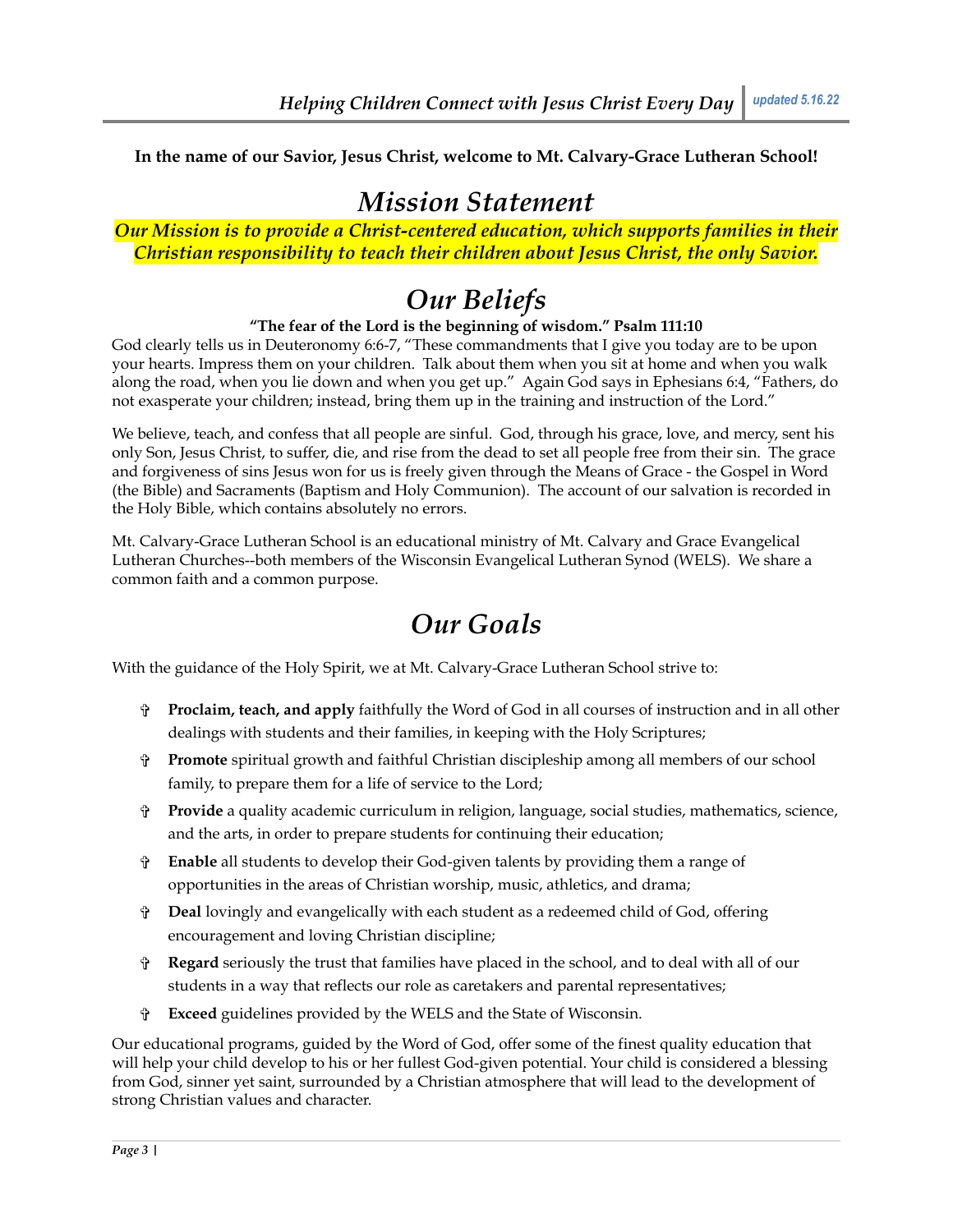# *Coming to School*

### **Enrollment**

Mt. Calvary-Grace Lutheran School admits students of any race, color, national, and ethnic origin to all the rights, privileges, programs, and activities generally accorded or made available to students at the school. It does not discriminate based on race, color, national, or ethnic origin in administration of its educational policies, admissions policies, scholarships, loan programs, and athletic and other school-administered programs.

Children must be at least 3 years old by September 1 to be eligible for 3-year-old preschool, 4 years old by September 1 to be eligible for 4-year-old preschool, and 5 years old by September 1 to be eligible for Kindergarten. Students entering  $5<sup>th</sup>$  grade are required to have a physical examination.

During a pandemic, Mt. Calvary-Grace Lutheran School reserves the right to limit class sizes in order to maintain a safe learning environment for students and staff.

### **Special Needs**

It is necessary for parents of children with special needs to meet with the principal before enrollment.

### **Members of Mt. Calvary Evangelical or Grace Evangelical Lutheran Churches**

These members may enroll their children provided they are members in good standing. Enrollment of transfer students is subject to approval by the principal and Board of Education.

### **Members of Other WELS Congregations**

Members of other WELS congregations may enroll their children with a letter from their pastor stating they are members in good standing. Mid-year transfers are subject to approval by the principal and

Board of Education.

### **Those Not Members of the Wisconsin Evangelical Lutheran Synod (WELS)**

Parents who are not members of a Wisconsin Evangelical Lutheran Synod (WELS) congregation, but wish to enroll their child in our school, will complete an enrollment application before acceptance. All information on this form is considered confidential.

Non-member parents have the following options to consider regarding the enrollment of their children:

**Option 1** - Attend and complete the Basic Lutheran Teaching classes, but choose to remain non-members. **Option 2** - Attend and complete the Basic Lutheran Teaching classes. At the conclusion of the course, request communicant membership into Mt. Calvary or Grace, which would involve taking the Bible Information Course.

Regardless of whether parents join our churches or not, attendance and completion of our Basic Lutheran Teaching classes is required. This course explains the doctrines of our churches and school and is taught by one of our Pastors. MOre information about this class will be provided to families at the beginning of the school year.

#### **Fees**

Mt. Calvary-Grace is supported, in part, by the fees of the members of Mt. Calvary and Grace, and the fee payments of non-members. A much larger portion of our support comes from the regular offerings members of our two congregations give. Since these offerings must be received with regularity in order for our school to continue to operate, it is important that parents assume their responsibility in this matter.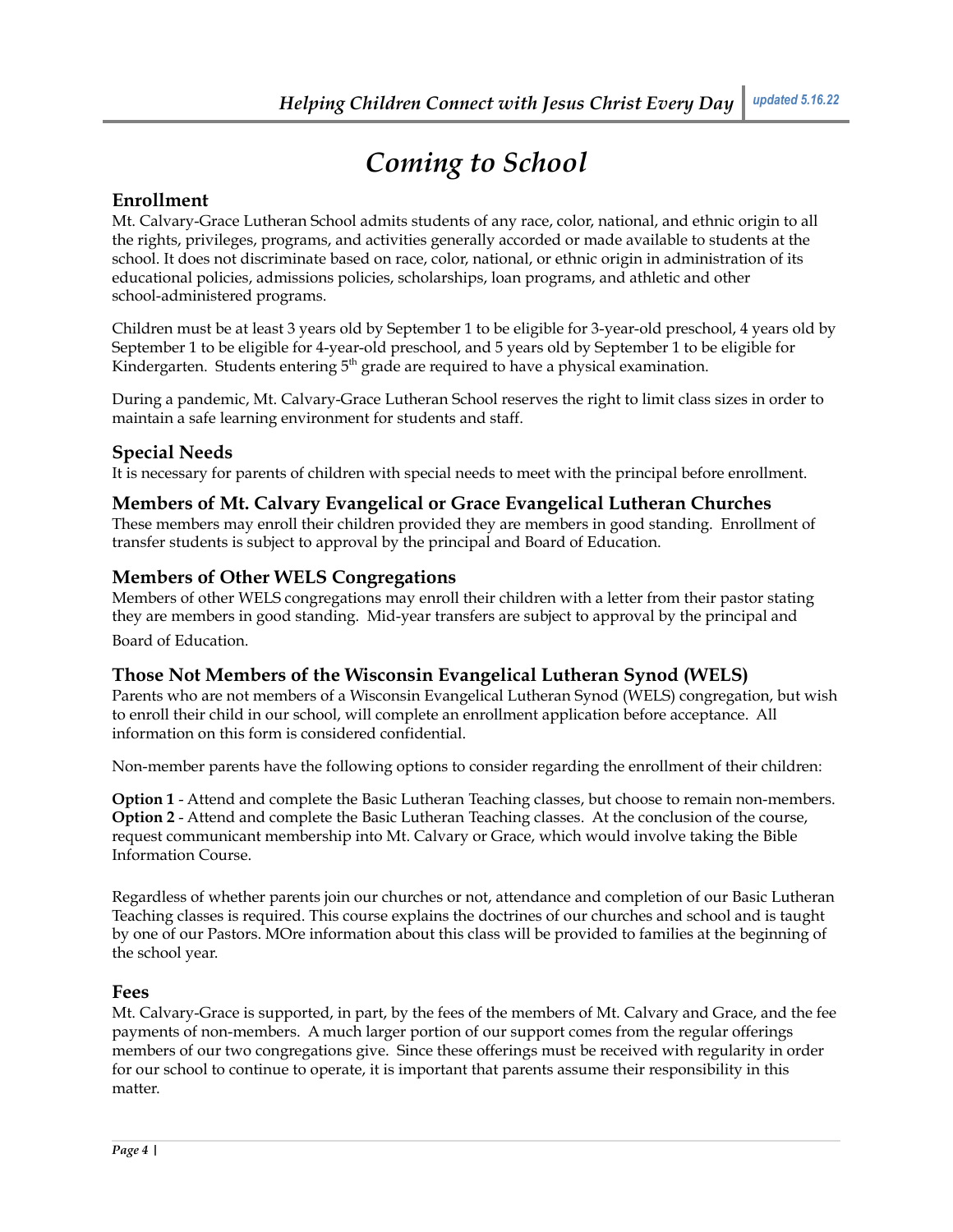Our registration fees cover only a small portion of the total cost of educating each student. *The average cost of educating one child at Mt. Calvary-Grace is approximately \$7,300 so we rely heavily on the generosity of God's people.*

Limited financial assistance (up to \$400 per student) may be available for families needing help. We don't want any family to be unable to receive Christian education because of financial obstacles. Please speak with your pastor or the School Board Financial Chairman for more information.

# **Home Visits**

Teachers will meet with students who are new to MCG or to the teacher at the request of the family or teacher. **Any family wishing to have a home visit may request one at any time.**

# *Attendance & Excuses*

### **Daily Attendance**

Christian stewardship of time and talents is an important part of Christian education. We teach the faithful use of students' time and talents. Missing school deprives your child of these opportunities. Even if work is later made up, your child has lost the benefit of first-hand classroom discussion and activity. It is to your child's advantage to regularly attend all classes each day and to apply learning diligently. Wisconsin law also requires all school children to be in school every day.

# **When a child is absent, parents are to call 608-784-8223 (school office) or email (secretary@mcglutheran.org) between 7:25 a.m. and 7:50 a.m., stating the reason for**

**the absence.** Once you call school, there is no further need to send a written note to school regarding your child's absence. Examples of excused absences include student illness, serious illness or death in the immediate family, or medical and dental appointments. Examples of unexcused absences include truancy (leaving school during the school day without permission, skipping an individual class, shopping, hair appointments, photo appointments, etc.) or failure to notify the school of an absence with an appropriate reason.

**For your child's sake, schedule medical and dental appointments for non-school hours or days as much as possible. Students arriving late must bring a written excuse or parents must call. (This does** not apply if a bus is late.) A meeting with parents will be scheduled for students arriving consistently **late.**

Any make-up work due to an absence is the responsibility of the student and parents. Work must be turned in within a reasonable amount of time for credit.

Absence from school (excused or unexcused) on the day of an extracurricular activity disqualifies the student from participating in the activity for that day. Exceptions may be reviewed by the principal and/or athletic director.

In-school suspensions or out-of-school suspensions are recorded as unexcused absences. The student is required to make-up all missed work.

# **Worship Service Attendance**

Our God tells us to, "Remember the Sabbath day by keeping it holy." Martin Luther said, "We should fear and love God that we do not despise preaching and his Word, but regard it as holy, and gladly hear and learn it." The writer to the Hebrews says, "Let us consider how we may spur one another on toward love and good deeds. Let us not give up meeting together, as some are in the habit of doing, but let us encourage one another--and all the more as you see the Day approaching." (Hebrews 10:24-25) Again, St. Paul reminds us to "Let the word of Christ dwell in you richly as you teach and admonish one another with all wisdom, and as you sing psalms, hymns, and spiritual songs with gratitude in your hearts to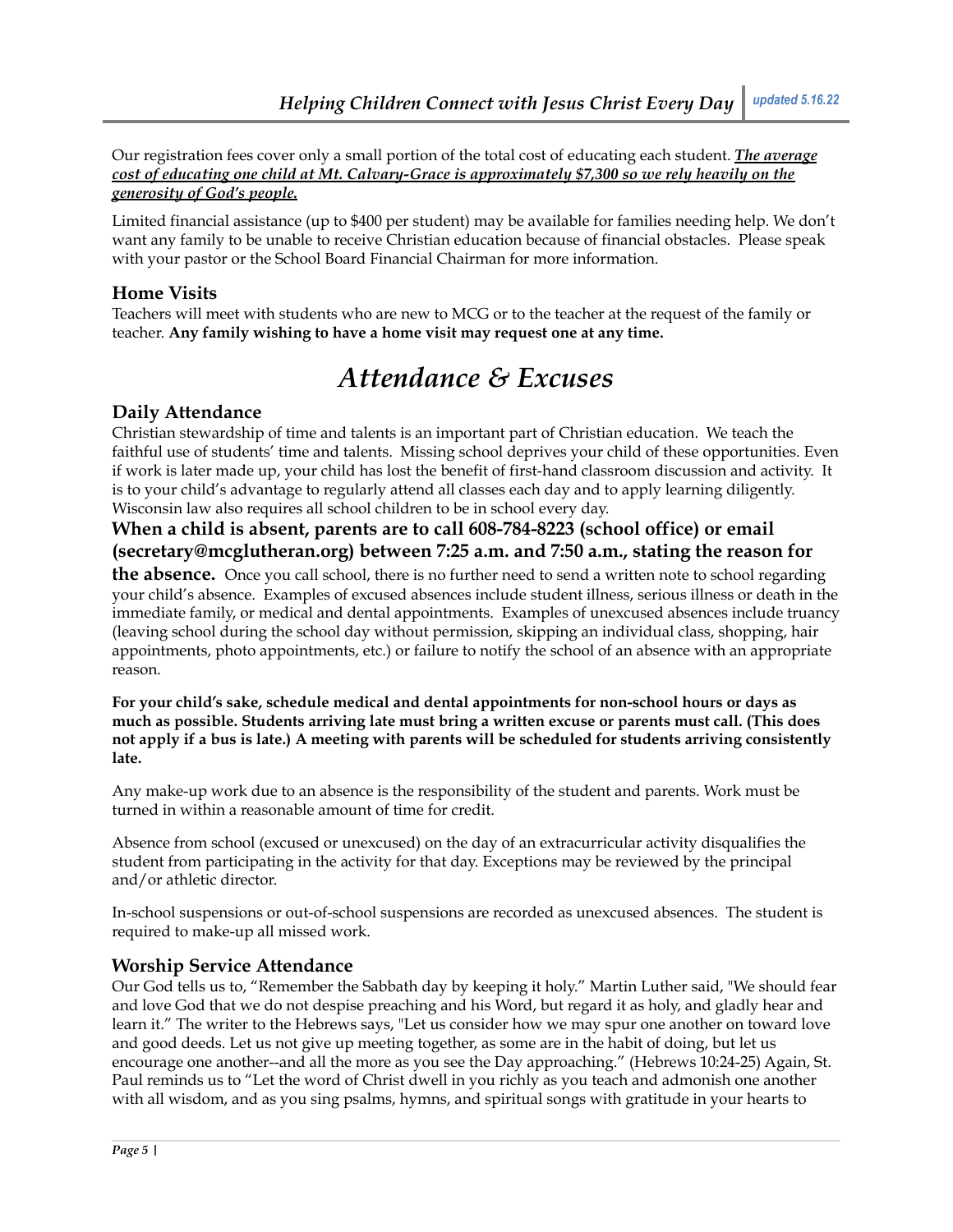God." (Colossians 3:16) As Christians, we confess God's Word to be the most important guide for our lives. Our need for regular worship service attendance is further enhanced when we view the calling we have received to be Christian parents. The examples we set in our personal lives are a testimony to our children. We have a responsibility to provide God's Word, which will nurture and strengthen the faith of each child.

The mission of our school is "to provide a Christ-centered education, which supports families in their Christian responsibility to teach their children about Jesus Christ, the only Savior." We cannot assist you in nurturing your children if they are not present in church regularly each week.

Out of Christian love and concern for spiritual growth, our teachers will encourage faithful and regular worship service attendance. We will keep a written record of the worship service attendance of each child and will include the record on their report card and in the cumulative record. We will discuss unfaithful worship service attendance with the student and parents in an effort to assist the family. We will also relay unfaithful attendance information to the pastor of the family. Parents who are members of Mt. Calvary or Grace congregations, yet lack faithful, regular worship service attendance, fail to demonstrate a responsibility and commitment to their congregation and their Lord.

# *Our School & Congregations*

### **Mt. Calvary-Grace Lutheran School Board**

The Mt. Calvary-Grace School Board is the governing body of the school. The School Board has control over all school operations. The Board consists of three voting members from Mt. Calvary Church and two voting members from Grace Church. One pastor from each congregation and the school principal serve as advisory members. One additional congregational representative (elected by his congregation) from each congregation may serve as an advisory member.

The principal represents the faculty of the school at all meetings. The School Board establishes an annual operating budget for the school. The budget requires the approval of each congregation before it is adopted. Operational expenses are shared by each congregation based on a mutually agreed upon formula. The meetings of the Board are open meetings; however, individuals who wish to attend need to inform the Board Chair in advance of the meeting, expressing their intention of attending.

Individuals wishing to address the Board must make a request from the Chair at least 24 hours before the meeting.

Current Board members are listed in the school directory and can be contacted through the school office.

### **Congregational Relationships**

Mt. Calvary and Grace Churches have a unique working relationship when it comes to our school. Mt. Calvary and Grace congregations independently call and support their own pastors and teachers. For school functions, children from Mt. Calvary and Grace act as one unit, but for church functions, they are separate the majority of the time.

# *Our Curriculum & Instruction*

As a Lutheran school, our goal is to proclaim, teach, and apply faithfully the Word of God in all courses of instruction in keeping with the Holy Scriptures. In doing so, we strive to meet or exceed guidelines provided by the State of Wisconsin and the Wisconsin Evangelical Lutheran Synod by delivering a quality academic curriculum.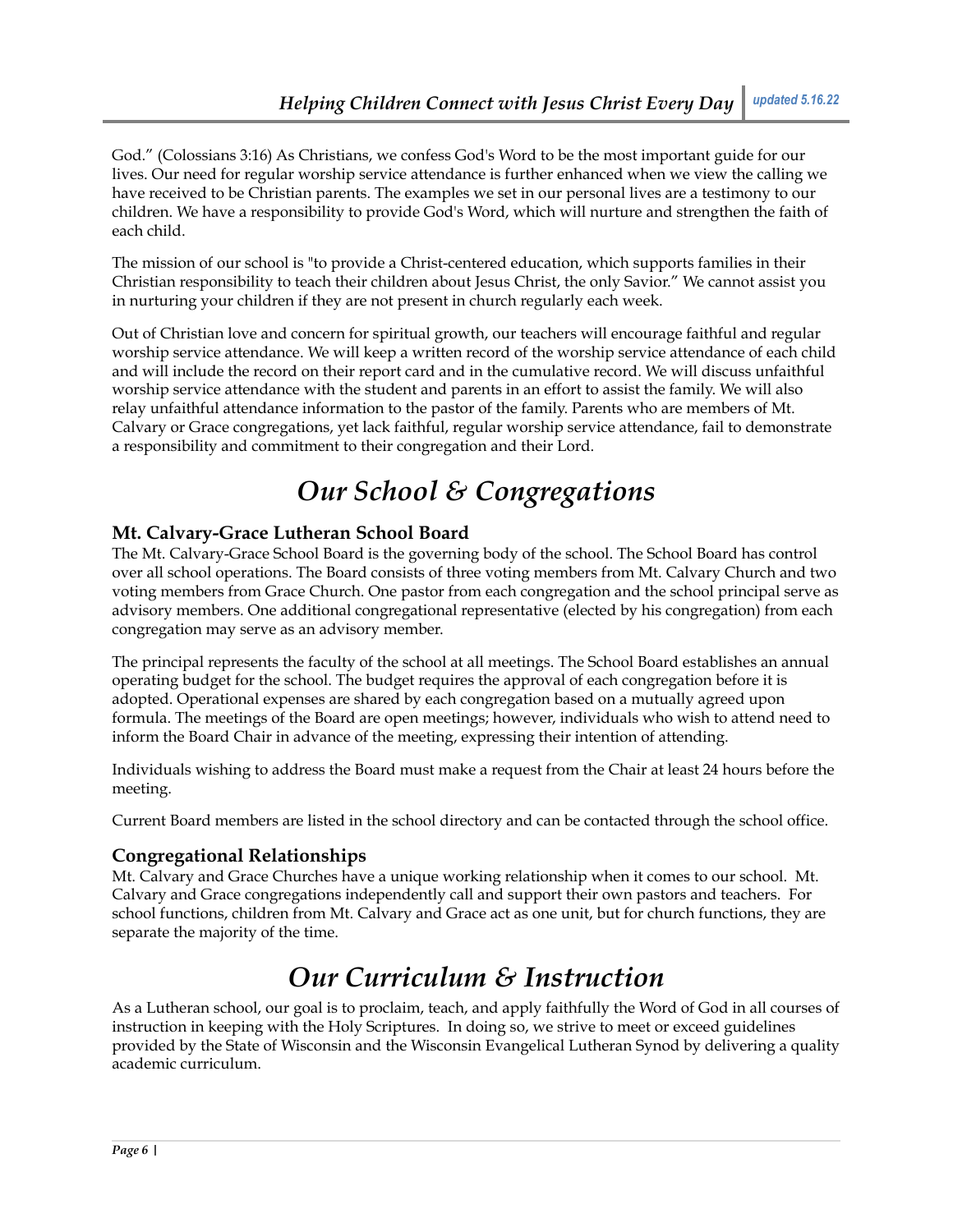# **Word of God/Religion** (Christ-Light, Catechism, Confirmation)

- Realize God's forgiveness is for all people, and he or she is a redeemed son or daughter of the Savior.
- Understand the importance of daily study and application of God's Word.
- Be motivated to spread the news of salvation because of the Savior's love for them.

### **Language Arts** (reading, writing, listening, speaking)

- Read the Scriptures for inspiration, edification, and instruction.
- Develop and reinforce skills in effective listening, speaking, reading, and writing.
- Evaluate what is communicated in the world according to God's Word.
- Communicate to spread God's Word and serve others.

### **Social Studies** (history, geography, social sciences, civics)

- Grow to be a productive citizen with a positive influence in the community--the "salt of the earth" and the "light of the world." (Matthew 5:13-16)
- Respect our government and be thankful for our country's blessings.
- Identify a "world-view," that he or she may better understand God's guiding hand in the world, and better function in their home, community, and nation.
- Analyze the blessings showered on the world by the grace of God and therefore be filled with a greater desire to thank and praise, serve and obey our God.
- Evaluate other cultures throughout the world by the standards of God's Word.
- Realize the need to spread the Gospel to the whole world.

### **Mathematics & Algebra**

- Recognize the order of God's creation through the theories of mathematics.
- Develop problem-solving strategies and concepts by using manipulatives, visuals, and print.
- Gain a broad perspective of mathematics content, structure, and the interrelationships among the various mathematical areas.
- Become competent in the use of technological tools for thinking and learning.

### **Science & Health**

- Accept in faith the Biblical account of heaven and earth.
- Appreciate the beauty and wonder of God's creation.
- Learn to appreciate and conserve the natural resources God has given us.

### **Technology**

- Demonstrate understanding of safe, ethical online behavior.
- Use proper typing technique with efficiency and accuracy without looking at the keyboard.
- Research, create, publish and present documents and projects related to content areas using a variety of tools.

#### **Fine Arts**

- Develop God-given talents to express thoughts, feelings, and faith through the arts.
- Learn to appreciate the beauty of music, drama, and visual arts.
- Use talents and skills in the fine arts as opportunities for expressing faith and joy.

### **Physical Education**

- Learn to appreciate and value life as a gift of God.
- Treat their bodies as temples of the Holy Spirit.
- Receive physical benefits by active participation in physical education programs.

All is done with the end goal of preparing students as disciples of Jesus Christ in this life and in the life to come. In order to keep our instruction consistently Christ-centered and as current as possible, our staff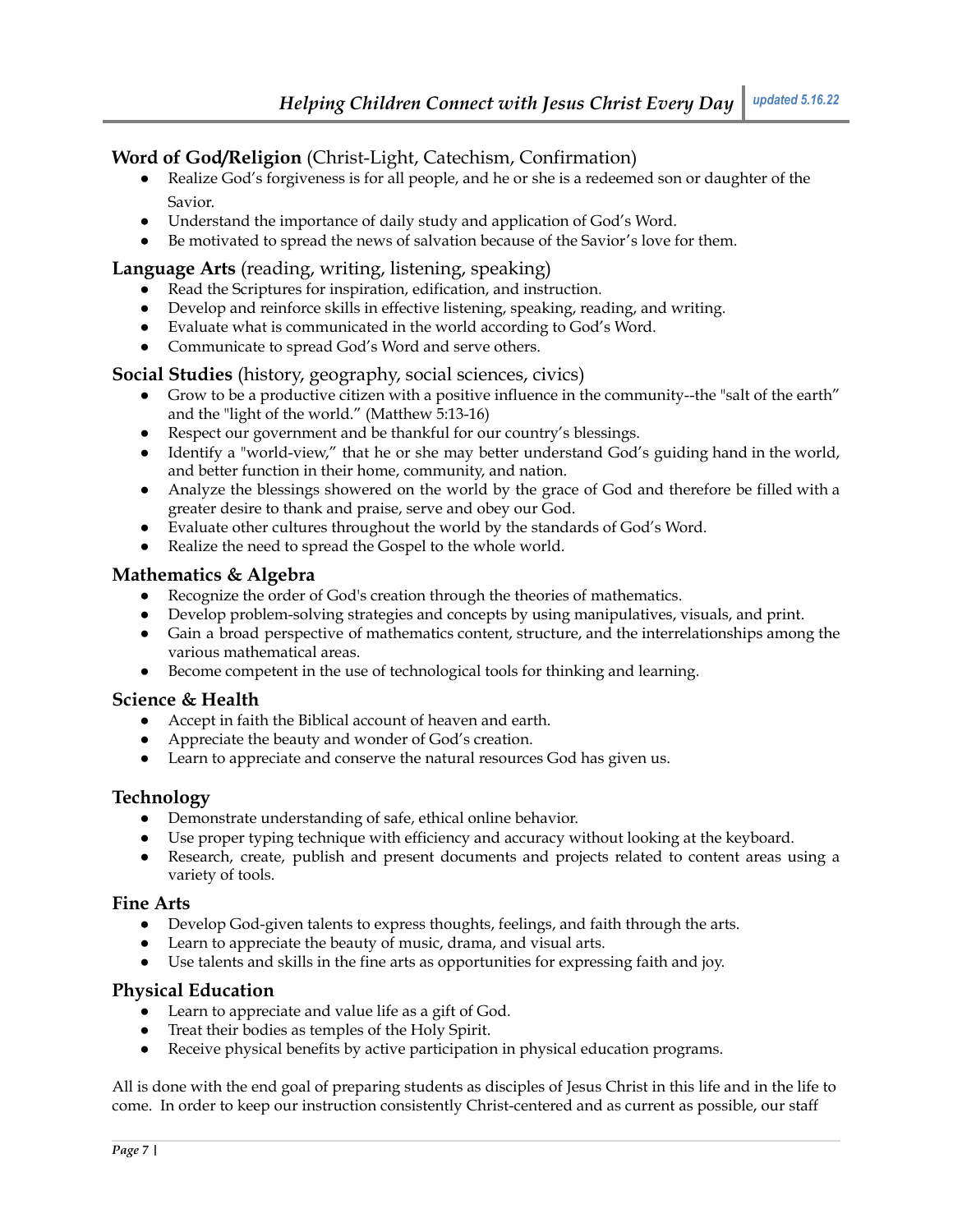holds regular meetings and staff development sessions, and attends professional conferences, seminars, and continuing education courses.

# **Children's Choirs**

Our children have opportunities to express their faith in song at worship services on a regular basis. All students will participate in choir. A schedule of singing dates is sent home with the children near the beginning of the school year. **As members of these choirs, children are expected to be present when their choir sings. A written excuse is expected from parents of absent students.** It is important that children dress appropriately when they come to church. Clothes with labels are a large part of our society, but are often inappropriate in worship settings. Since clothing with words and/or pictures displayed on them often distract from the worship service, we would appreciate it if you would not allow your child to wear them when they participate in choir.

# **Field Trips (Class Trips)**

Our teachers and School Board recognize the educational value of field trips and approve these activities as a significant supplement to regular classroom instruction. A field trip (class trip) is defined as a learning experience in which students leave school for a specific amount of time under the direction of school personnel. Field trips provide meaningful and valuable learning opportunities. All field trips are of an educational scope and are considered an extension of regular classroom study or an approved school program (with the exception of a possible eighth grade trip).

The Universal Permission Form will be sent home in advance of all field trips. This form must be signed by a parent or guardian and returned to the school with payment prior to the first field trip.

Parents have the right to choose not to allow their children on a field trip. But be aware that much planning and careful consideration goes into the preparation of each trip, and having even one child who stays behind can put an extra burden on one or more teachers due to additional preparation. Also be aware that a child not on a trip must attend school, or be counted as having an unexcused absence. A child not on a trip may also have assignments to complete. Any assignments given are an attempt to replace the learning experience offered on the trip. If you choose not to send your child on a trip, please contact the teacher in advance, providing an acceptable reason for your choice. If the cost of a trip is a problem, speak to the principal. Funds are available for financial hardships.

While on the trip, the **Student Behavior and Responsibilitie***s* guidelines and **Dress Code** are in effect.

We sincerely appreciate parent drivers when they are needed.

#### For the safety of all children, children under the age of 12 may not ride in the front seat of an **automobile, and seat belts must be worn at all times.**

### *Child Safety Seat Law*

Wisconsin has a child safety seat law that went into effect **June 1st, 2006**. Children must be in a car seat until they reach age 4 and in a booster seat until they reach age 8. Tiered structure now applies:

- Age 1 to age 4, or less than 40 lbs. must be in a forward-facing child seat in the back seat
- Age 4 to age 8, between 40-80 lbs., and no more than 4 ft. 9 ins. must be in a booster seat

# **Our Instructional Materials**

### **Religious Materials**

Since the religious materials used at our school (Bible, Hymnal, and Catechism) are useful throughout a person's entire life, parents are required to purchase these books. They can be ordered at your registration session.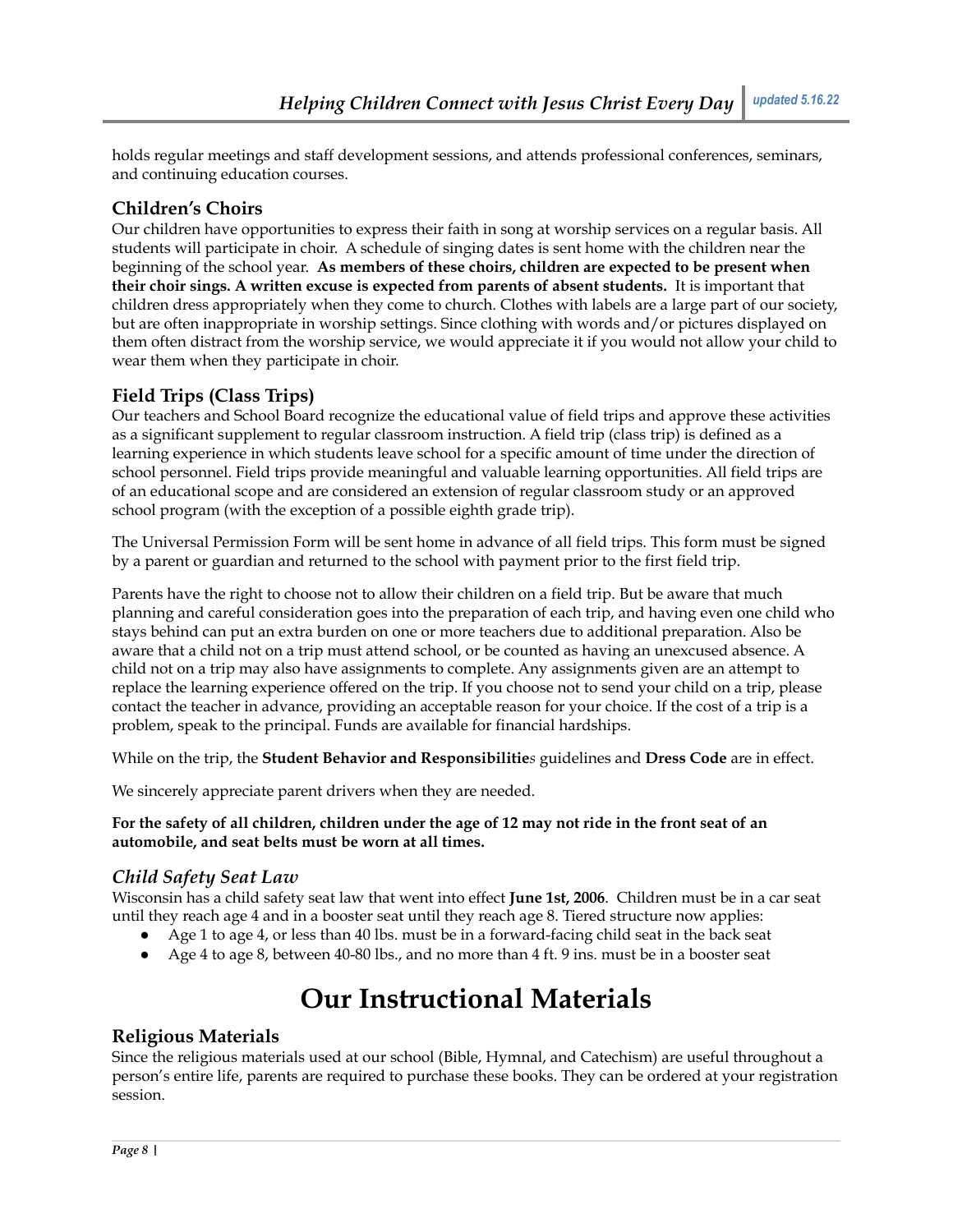### **Textbook Care**

It is necessary that students take proper care of all materials. As you teach Christian stewardship to your child, teach the following:

- Keep textbooks covered at all times. Use paper or cloth covers, not adhesive-backed contact paper. Attach the cover carefully so it lasts longer. Do not attach the cover to the book with tape. When the cover is worn or torn, replace it immediately.
- Avoid writing or scribbling on the cover in such a way that the hardcover could be damaged.
- Write in the book only when instructed to do so by the teacher.
- Avoid putting textbooks directly on the floor where they can be kicked and damaged.
- Put homework in a folder or take it home after it is completed or corrected rather than storing it inside a textbook.
- Use a bookmark rather than a pen or pencil to mark your place. Closing a book with a pen or pencil inside will ruin the binding of the book.

At the conclusion of each year, all books are inspected by the classroom teacher and appropriate fines are charged to those students whose books were abused.

### **Libraries**

Our school library offers Christian and secular materials. They are available to our children, parents, and congregation members. Patrons are expected to pay fines for damaged or unreturned books. A volunteer librarian oversees the operation.

We may also access the South Community Library at times. In order for our students to make use of this library, they must have their own active, individual La Crosse Public Library card. The person named on the card assumes all financial responsibility for damaged or unreturned materials. Any questions about this library should go directly to the South Community Library.

# **Our Assessment Methods**

### **Standardized Testing**

We administer the Terra Nova battery of tests as recommended by the WELS Commission on Parish Schools. Students in 4<sup>th</sup> grade and 8<sup>th</sup> grade will be tested in the spring. Data from these tests is used to measure individual student, class, and school performance.

### **Homework**

Homework provides opportunities for students to reinforce previously learned skills and knowledge, practice newly acquired skills, gain a better understanding of the subject matter, and pursue special interest areas. Homework also acquaints parents with what their children are learning in school, and helps to improve each student's organizational and self-discipline skills.

It is logical to assume the types of homework assigned and the time required to complete such will increase as the student's progress from grade to grade.

# **Homework Roles and Responsibilities:**

*Students:*

- Understand what the assignments are and when they are due.
- Ask questions when instructions, assignments, or deadlines aren't clear.
- Organize time and other resources in order to complete the assignments on time.
- Give homework your best effort before asking parents for help.
- Utilize your daily assignment notebook and the "take home" folder.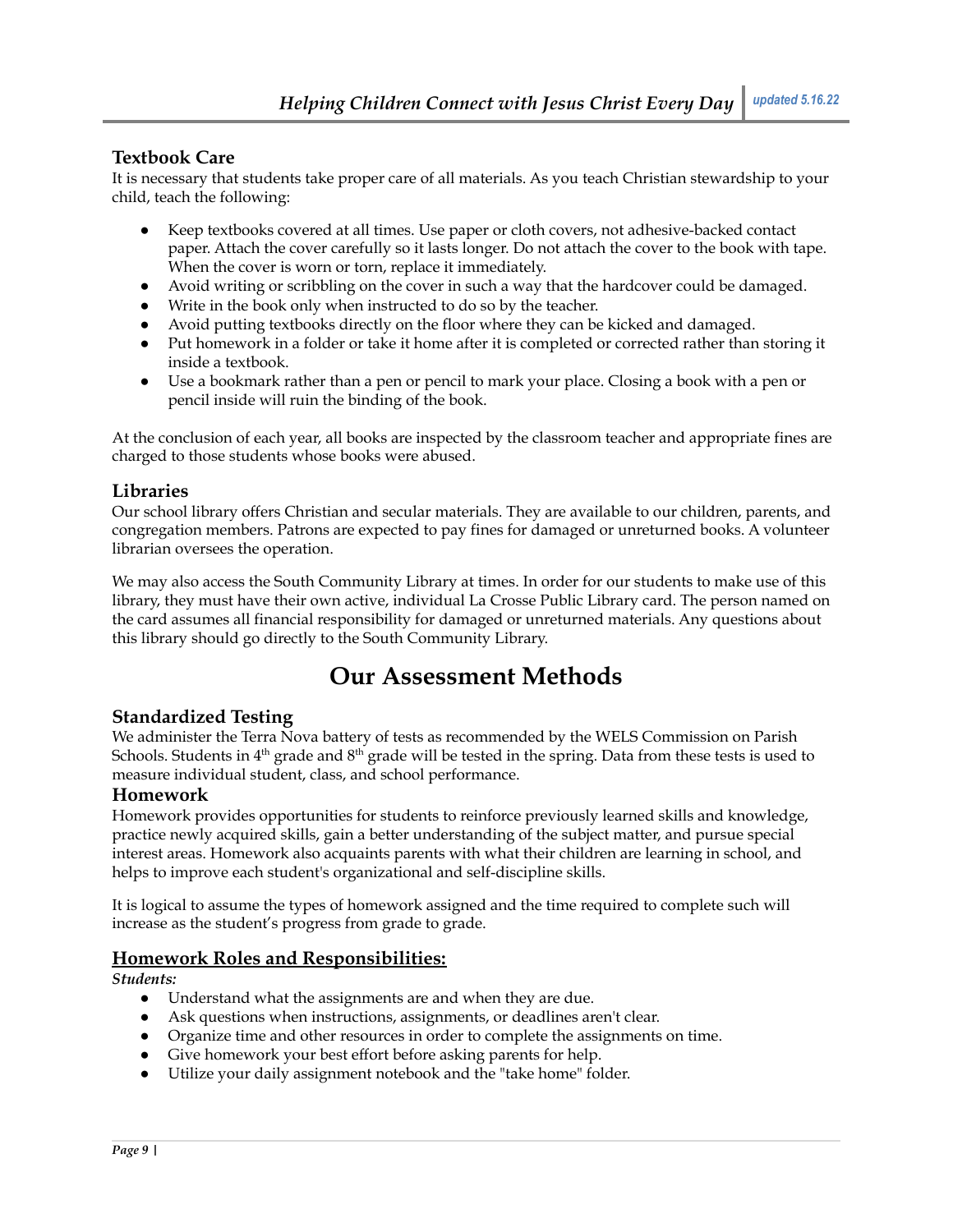#### *Parents:*

- Ask your children what kinds of homework they have each and every night.
- Provide an environment that is conducive to uninterrupted study time.
- Set the example for self-discipline, organization, and time management.
- Ask questions of your child's teacher if you have concerns regarding the type and amount of homework being assigned.
- Review and sign assignment notebooks or take home folders.
- Teach independence by encouraging your child to complete assignments without help.

#### *Teachers:*

- Assign homework that practices what is being learned in the classroom or serves as an extension to classroom activities.
- Provide clear instructions as to when and what is expected of the student.
- Evaluate and return homework in a timely manner with the appropriate feedback.
- Recognize and reward students who consistently and correctly complete homework, and seek to improve the study habits of those that don't complete assignments.

# **Christian Behavior & Discipline**

The Word of God is our guide in all matters of behavior and discipline. The Law shows the child his or her sin, while the Gospel offers forgiveness, peace, and joy.

All discipline is done to lead the child to be a disciple of Christ. It is carried out in a spirit of love for the child and has as its goal the development of the child's self-control, self-direction, and self-subordination. We strive through discipline to guide the child to the point that makes him or her a citizen who will grow in "favor with God and men."

# **Christian Relationships**

We are all brothers and sisters in Jesus Christ. We should treat each other with love, respect, and patience. Only by practicing our faith in our relationships with others will the body of Christ be strengthened and our school flourish. Because of sin, there will come a time when some don't agree with a policy, procedure, or method. In such cases, our Lord gives us guidelines for handling these situations. The procedures given in Matthew 18:15-17 are to be used.

In summary:

- When problems arise, be direct and speak to the person(s) concerned about it in a private setting, not to others. (Refer to the eighth commandment)
- The principal will meet with the original two parties only when there is no resolution.
- The appropriate pastor will become involved only when the problem cannot be resolved by those above.
- The School Board will become involved only when the problem cannot be resolved by those above.

Many problems will be avoided if we all take the time to talk privately with those involved in any situation. May we all remember:

- Encourage one another and build each other up. 1 Thessalonians 5:11
- Speak the truth in love. Ephesians 4:15
- Whatever is true, whatever is noble, whatever is right, whatever is pure, whatever is lovely, whatever is admirable--if anything is excellent or praiseworthy, think about such things. Philippians 4:8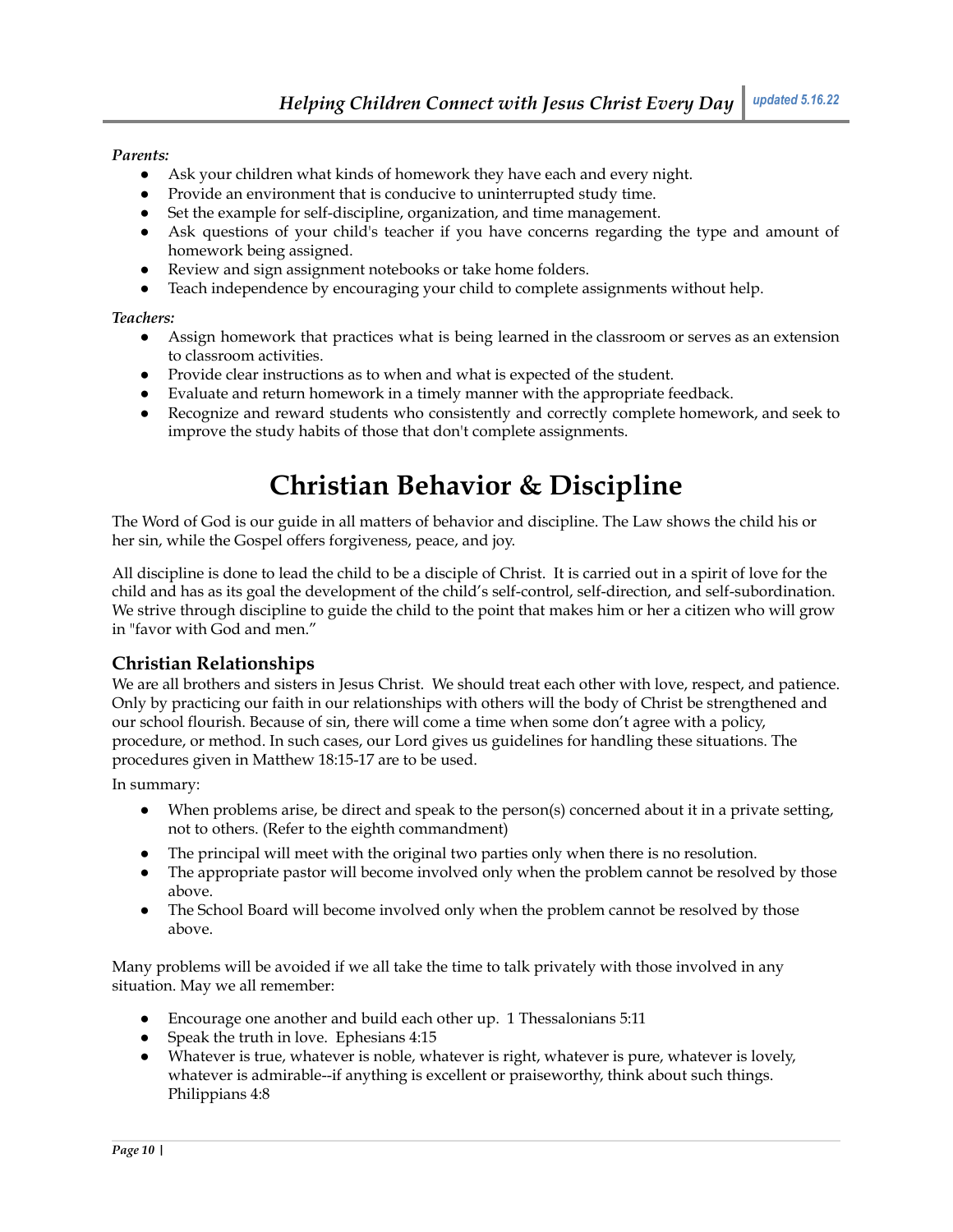Please refer to the Anti-Bully Policy for further information.

### **Student Behavior & Responsibilities**

Following our Lord Jesus' command to love one another, in doing so, we will respect others, ourselves, and our surroundings. The following list gives more details on student behavior and responsibilities:

- Students are to be responsible, prepared, and on time.
- Students are expected to be in assigned areas at all times. Leaving school grounds without permission during school hours will result in disciplinary action. Parental consent for off-campus travel is required in writing before leaving.
- Students are expected to conduct themselves as Christians at all times. Inappropriate behavior is not permitted in school or at school functions. Such behavior includes, but is not limited to: Destruction of property, theft, verbal abuse, profanity, fighting, possession or use of any weapon or article as a weapon to threaten or injure self or others, possession or use of any potentially dangerous or disruptive articles (e.g. bombs, firecrackers, snowballs), possession or distribution of unchristian materials.
- The possession or use of alcohol or other drugs on school premises or at school functions is prohibited.
- Use of tobacco products, smoking and/or vaping is prohibited on school premises or at school functions.
- Students are expected to follow any special rules designated for field trips. Unacceptable behavior will result in the loss of field trip privileges.
- Bus riders have the responsibility to follow all rules established by the bus company.

These guidelines are in effect on school premises and at all school functions, whether in our building or elsewhere.

#### **School Safety Rules**

- Students are to arrive no earlier than 7:25 a.m. and leave no later than 3:10 p.m. No supervision is provided outside the school day. Valid exceptions for students staying later are for participants of supervised, school-sponsored extracurricular activities.
- Students leaving school by private vehicle are to use the east doors by the gymnasium. Bus riders use the Park Ave. exit (front).
- Students must keep bicycles locked to the rack and are not to ride them during school hours.
- Wisconsin law prohibits our staff from dispensing prescription medications without a doctor's written permission and from dispensing over-the-counter medications without a parent's written permission. Any medication sent to school must remain in its original container.
- Students crossing Park Avenue, are to cross at the corner or alley when there are no roadblocks. Roadblocks are to be out at recess time before students may enter or cross Park Avenue.
- Bus students are to line up along the sidewalk on Park Avenue and remain there until their bus arrives.

### **Social Order Rules**

- Students show proper concern for others by walking and not talking in the hallways.
- Students are not allowed to enter the teacher workroom, kitchen, basement storage, supply areas, and other non-student areas without teacher permission.
- Students are not permitted to bring gum to school without approval from the classroom teacher.
- Students are not permitted to bring music listening equipment (including compact discs, MP3 players and iPods) without approval from the classroom teacher and for instructional purposes only.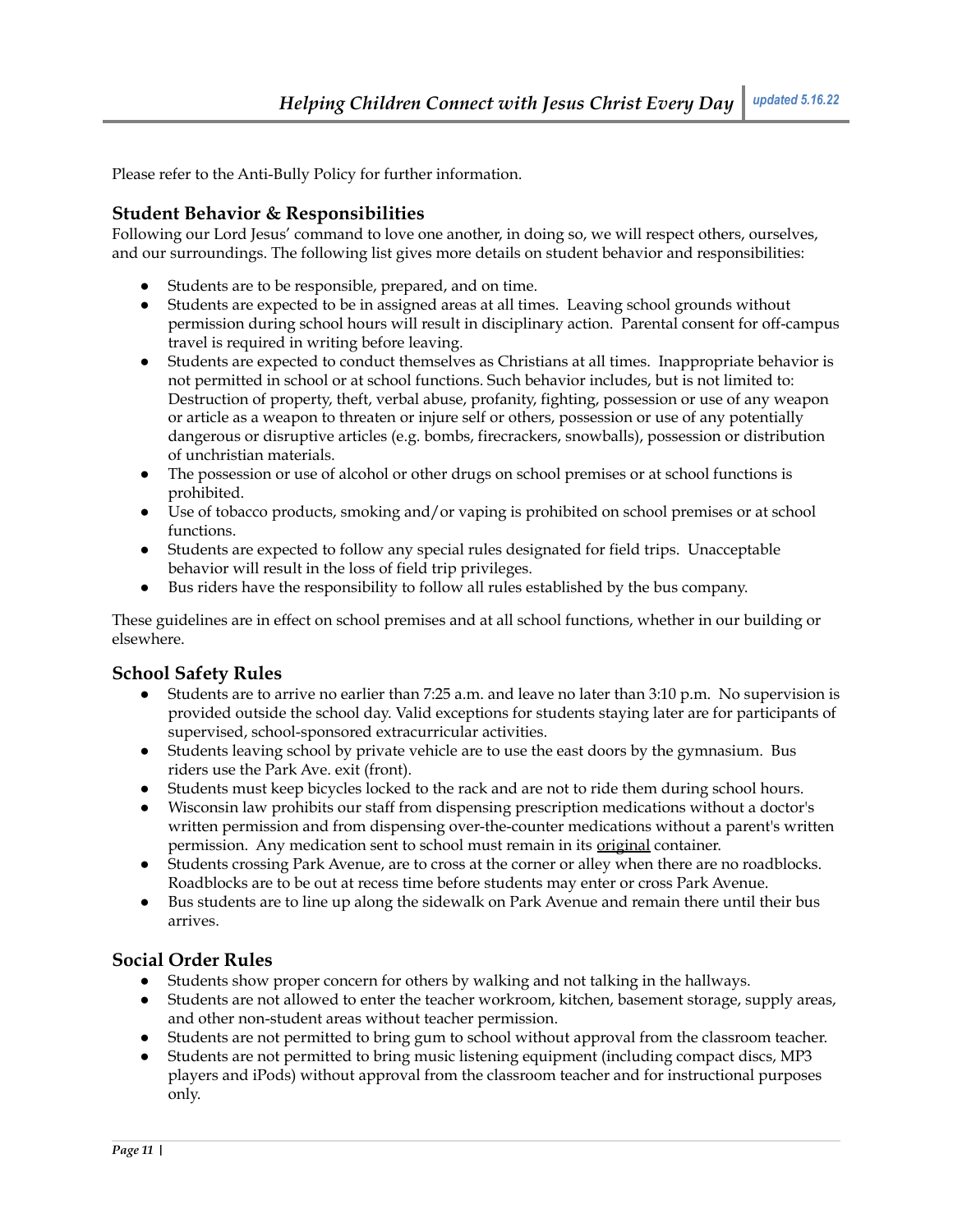### **Respect of Property Rules**

- All school-owned textbooks must be properly covered.
- All playground equipment must be returned to the proper location after recess. No equipment can be used after school hours without permission.
- Students are to stay off all school and church grass areas.

### **Attire & Appearance**

A Christian lives in this world but does not have to be like it in its appearance or attitudes. "For you were once darkness, but now you are light in the Lord. Live as children of light." (Ephesians 5:8) God's Word is the basis for our standards and reflects our individual level of sanctification. "Do you not know that your body is a temple of the Holy Spirit, who is in you, whom you have received from God? You are not your own; you were bought with a price. Therefore honor God with your body." (1 Corinthians 6:19-20)

In our school, we dress as Christians who respect God and his representatives. Clean, neat clothing is always expected. Neatness tells people that your body is a temple of the Holy Spirit and reveals itself in posture, thoughts, and manners, as well as apparel. Experience teaches that artwork and writing on clothing can be a deterrent to a child's learning atmosphere and concentration.

Items regarded as inappropriate by the principal or staff, and therefore prohibited may include, but not be limited to:

- Offensive logos, symbols, verses, or advertising on clothes not consistent with the Word of God or that pose a distraction to classroom activities. (e.g. Yin-Yang, Satanic symbols, or other cult or religious symbols, some music groups, beer companies, etc.)
- Clothing, jewelry, pins, buttons, or school supplies with offensive slogans or pictures, or advertising alcohol, tobacco, or other drugs.
- Items that promote a negative attitude.
- Immodest, excessively tight, or excessively loose fitting clothing (Spandex, bike shorts, baggy shorts, exposed midriff, exposed undergarments).
- Clothing with intentional holes, tears and/or rips.
- Hats in the building.
- **●** Flip-flops and shoes without socks are not allowed to be worn at school. *Socks must be worn with shoes at all times.*

The above principles are in effect on school premises and at all school functions, whether in our building or elsewhere. If a student's attire or appearance is inappropriate and does not follow our school guidelines a member of the MCG staff will address that student privately.

### **Disciplinary Measures**

Failure to follow the above guidelines will result in disciplinary action including, but not limited to:

- Notification to parents.
- After school or in-school detention, length and activity determined by the teacher.
- Conference with principal, teacher, student, and parents present. Scheduled at principal and teacher's earliest convenience.
- Out-of-school suspension (length determined by principal). Re-admittance to school only after a conference with the principal, teacher, student, parents, and pastor.
- Board of Education hearing and expulsion may result if the above measures fail, and unacceptable behavior continues.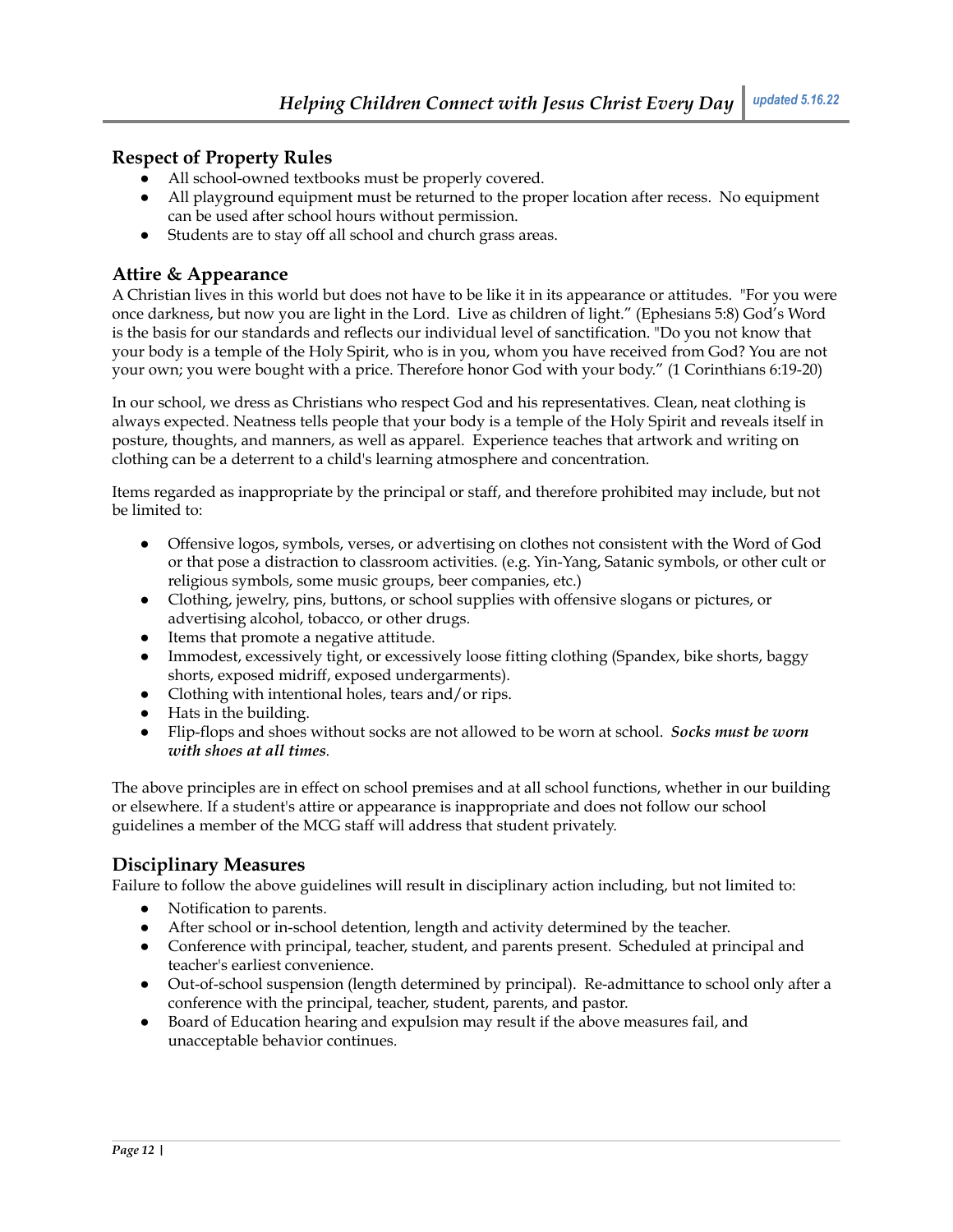# **Our Student Guidance & Assistance**

# **Christian Counseling Services**

Living Well Christian Family Clinic is a state-licensed outpatient mental health clinic. They offer quality counseling services by professionally trained therapists in a supportive, Christ-centered environment. Their mission is to build and strengthen marriages and families, and encourage individuals toward positive change and growth in their emotional, personal, and spiritual lives. They are located at 1288 Rudy Street, Suite 100, Onalaska. The phone number is (608) 783-1452.

# **School District of La Crosse Student Services**

If your child may have some difficulty with speaking, reading, or other aspects related to learning, there is help. Our students are entitled to diagnostic and programming services provided by the School District of La Crosse. Student referrals can be made directly to the School District Student Services department by a parent or teacher. To initiate a referral, call (608) 789-7688. Once the referral is made, the information is forwarded by the School District personnel to the public school psychologist assigned to our school for follow-up. With parental consent, the student will be evaluated by a team of professionals to determine if a disabling condition exists and additional programming is necessary.

# **Our Student Health & Safety**

#### **Illness**

The following guidelines were established to help you determine when your child needs to stay home. The main goal of these guidelines is to protect your child's health and to help prevent the spread of illness to others.

Your child should stay home if he or she has:

- a fever greater than  $100^{\circ}$  F. (without medication)
- been vomiting within the last 24 hours. (May return to school 24 hours after the last episode.)
- had diarrhea within the last 24 hours. (May return to school 24 hours after the last episode.)
- a rash with a fever greater than  $100^{\circ}$  F.
- strep throat, impetigo, or pink eye and has not been on medication for 24 hours. Your child may return to school 24 hours after he or she has been on medication.

If a child becomes ill at school and is unable to complete the day, parents are contacted to arrange for transportation home.

### **Emergency Treatment**

All teachers are First Aid, CPR and AED certified. Treatment for minor accidents and injuries will be administered following standard First Aid procedures.

Emergency contacts are made to parents first, then to the emergency name given on the Emergency Information Form. All reported accidents and injuries are documented and dealt with according to our Blood Borne Pathogens Exposure Control Plan, and in accordance with the OSHA Blood Borne Pathogens Standard, 29 CFR 1910.1030. Contacting a 911 emergency dispatcher is determined by the teacher at the accident or injury site.

### **Immunizations**

Wisconsin Statute 140 requires all students to be fully immunized and have immunization records on file when school begins. We check these records each school year to be sure all children's immunizations are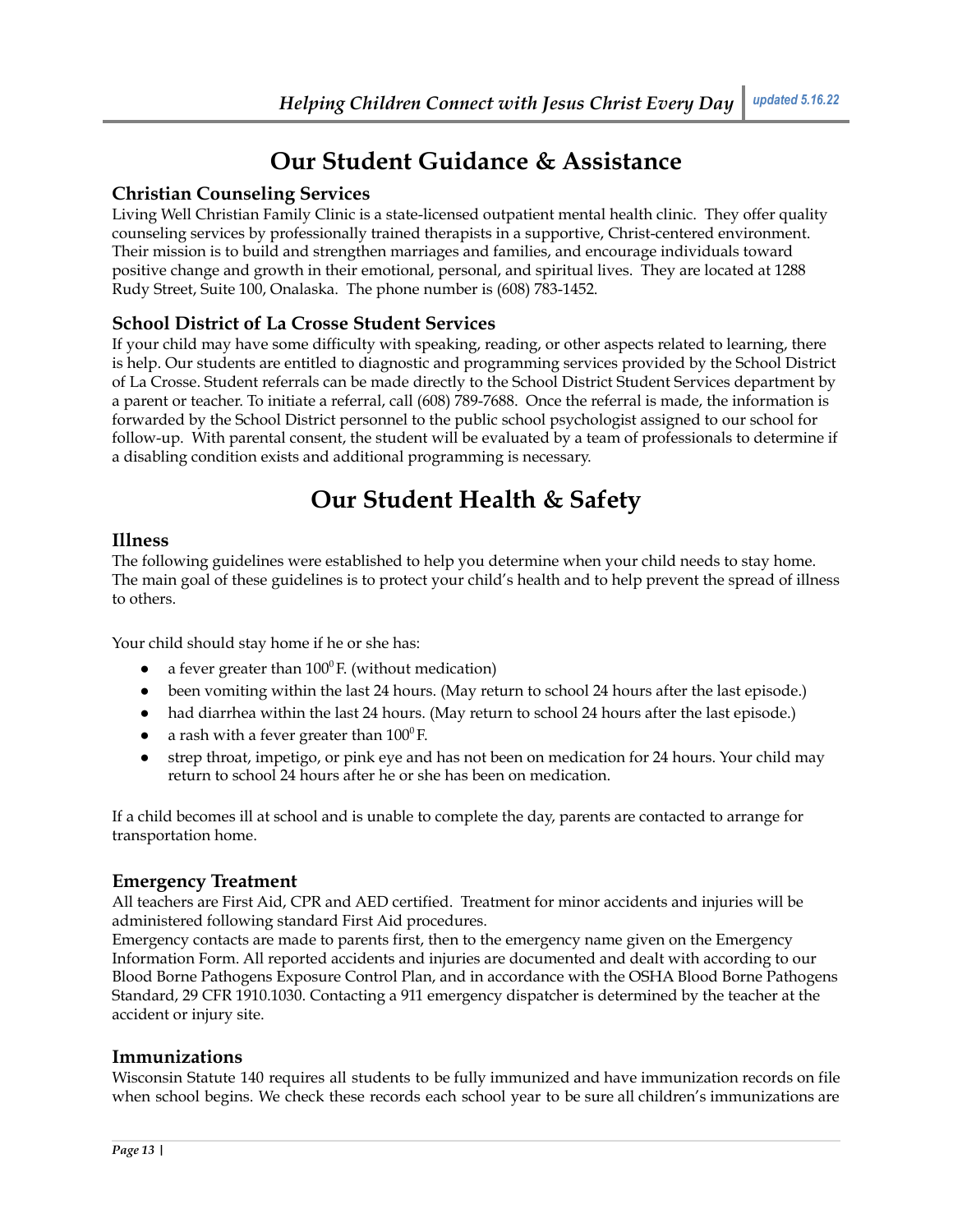current, and appropriate forms are filed with county health officials. We will notify you if immunization records are incomplete.

# **Medications**

At no time is any student to dispense his or her own medication. Medications may be administered at school by our staff. Wisconsin Statute 118.29 prohibits our staff from dispensing prescription medications without a doctor's written permission and dispensing non-prescription medications without a parent's written permission. Any medication must be provided by the parent and in its **original** container. If medication is necessary during school hours, parents must have a School Medication Procedure Form on file in the school office. Forms are available from the school office. Parents must complete a form for each medication and/or procedure.

# **Physical Examinations**

The first year a student enters athletic or any sports participation, a physical examination administered by a medical doctor is required. All students who plan to participate in our athletic programs during subsequent years, only require a parent's signature on the Athletic Waiver on file with the athletic director before participation may begin. All Kindergarteners are required to have an eye exam administered by a licensed optometrist.

# **Vision & Hearing Screenings**

The La Crosse County Health Department provides vision and hearing screening materials for PK, Kindergarten, 1<sup>st</sup>, 3<sup>rd</sup> and 5<sup>th</sup> grades, and others as needed. This is done in the Fall by the school secretary.

### **Evacuation Drills**

Children are instructed in proper procedures for fire drills and tornado emergencies in accordance with Wisconsin statutes

# .**Our Student Services**

# **Athletics**

Our school is a member of the La Crosse Area Lutheran Schools Athletic Conference (LALSAC). The interscholastic competition between our WELS schools consists of flag football, cross country, softball, basketball, volleyball, and track/field. We will also offer cheerleading during the basketball season.

Our School Board established the following requirements for participants in our athletic programs:

- A minimum of a C- average, and
- All grades must be passing

An average of lower than C- and/or failing grade in any subject is considered a failure to meet the requirements, and will result in a suspension from athletic practices and competitions for 10 school days. This suspension begins the day report cards are distributed. If the academic standing does not improve during this period, the suspension becomes permanent for the remainder of the quarter. **Special considerations are given to students with documented learning disabilities.** Absence from school (excused or unexcused) on the day of an extracurricular activity disqualifies the student from participating in the activity for that day. Exceptions may be reviewed by the principal and/or athletic director. For more information, refer to the Athletic Handbook, available from our Athletic Director.

# **Junior Knights Band Program**

Band for 5th-8th grade students is offered through Luther High. Participation in the Band Program is fun and rewarding for students. Besides learning how to play a musical instrument, students learn to perform in solo and group situations. In these groups they meet students from other WELS schools and are involved in making music with them. We perform several concerts and march in two parades each year.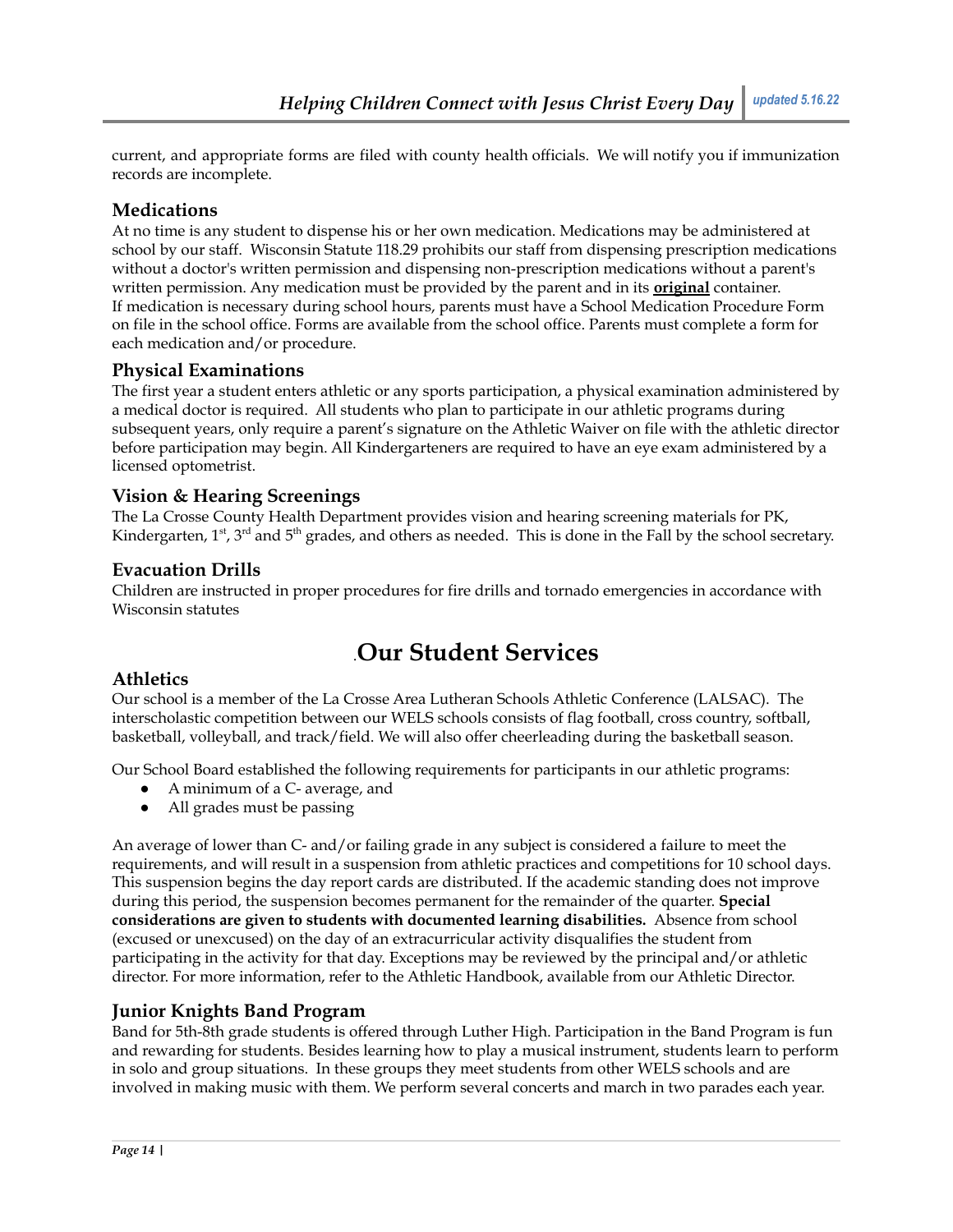LES Band rehearsals will take place on Monday starting at 6:00 p.m. Both bands will rehearse at the same time, Sabre Band(5th-6th) under the direction of Mr. Baures and Lancer Band(7th-8th) under the direction of Mr. Witte. Rehearsal for both bands will end at 7:00 p.m.

Following these large ensemble rehearsals, from 7:15-8:00 p.m., small ensemble opportunities will be offered to any student in 6th-8th grade. These small ensembles will include Woodwind Ensemble, Brass Ensemble, and Jazz Ensemble. The small ensembles will not be mandatory but will be opportunities for your children to enhance their music abilities further based on their interests. The Woodwind and Brass Ensembles will rehearse at the same time and alternate weeks with Jazz Band; your children can be in both Woodwind/Brass Ensemble and Jazz Band since they take place on different weeks.

Junior Knights Band Program Contact: Mr. Jonathon Witte (608) 783-5435 wittjona@luther.k12.wi.us

### **Piano Lesson Policy**

Piano lessons benefit children in many ways. MCG has the facilities and personnel to administer piano lessons. Please see the "Piano Policies" and "Piano Lessons" forms for more information.

Therefore it is resolved that:

- 1. Piano lessons are offered in MCG School as a service to the students of MCG School only.
- 2. Piano instructors at MCG will be members in good standing of WELS and approved by MCG School Board. All printed procedures and specific requirements written by piano teachers shall be presented to the principal and the co-ex committee for review prior to school registration.
- 3. Lessons **will not** be held in Mt. Calvary Church. This location will be reserved for final rehearsals in preparation for worship services.
- 4. Piano schedules must be given to the classroom teacher and to parents one week prior to the start of lessons.
- 5. Before lessons begin, classroom teachers must have on file a statement from parents declaring that any classes and/or school work missed is the responsibility of the student and parent to make up, not the classroom teacher or piano instructor. It is the piano instructor's responsibility to provide parents with this statement.
- 6. Lessons may be held after school if needed, but the piano instructor is responsible for monitoring students and securing the building.
- 7. Piano instructors that charge a fee for piano lessons will pay the fee for tuning the piano used each year.
- 8. No lessons will be held in MCG facilities during the summer break unless special arrangements are made with the MCG School Board.
- 9. Piano students who are not enrolled students of MCG but are pupils of the piano teacher may participate in the instructor's annual recital.

# **Science & Fine Arts Fair**

We join 15 other area WELS schools for our Science & Fine Arts Fair held at Luther High in November and March. Fall events include Arts & Crafts, Chess, Math, Spelling, and Vocal Performance. Spring events include Forensics, Instrumental Performance, Piano Performance, Science Projects, and Social Studies Competition. We encourage all students in  $5<sup>th</sup> - 8<sup>th</sup>$  grades to participate. For information regarding events, entries, deadlines, and such, contact your child's teacher.

# **Graduation**

Our eighth grade graduation program is a special worship service held at Mt. Calvary Church and will be announced close to the end of each school year. The details of this program may be altered each year to accommodate the eighth grade class.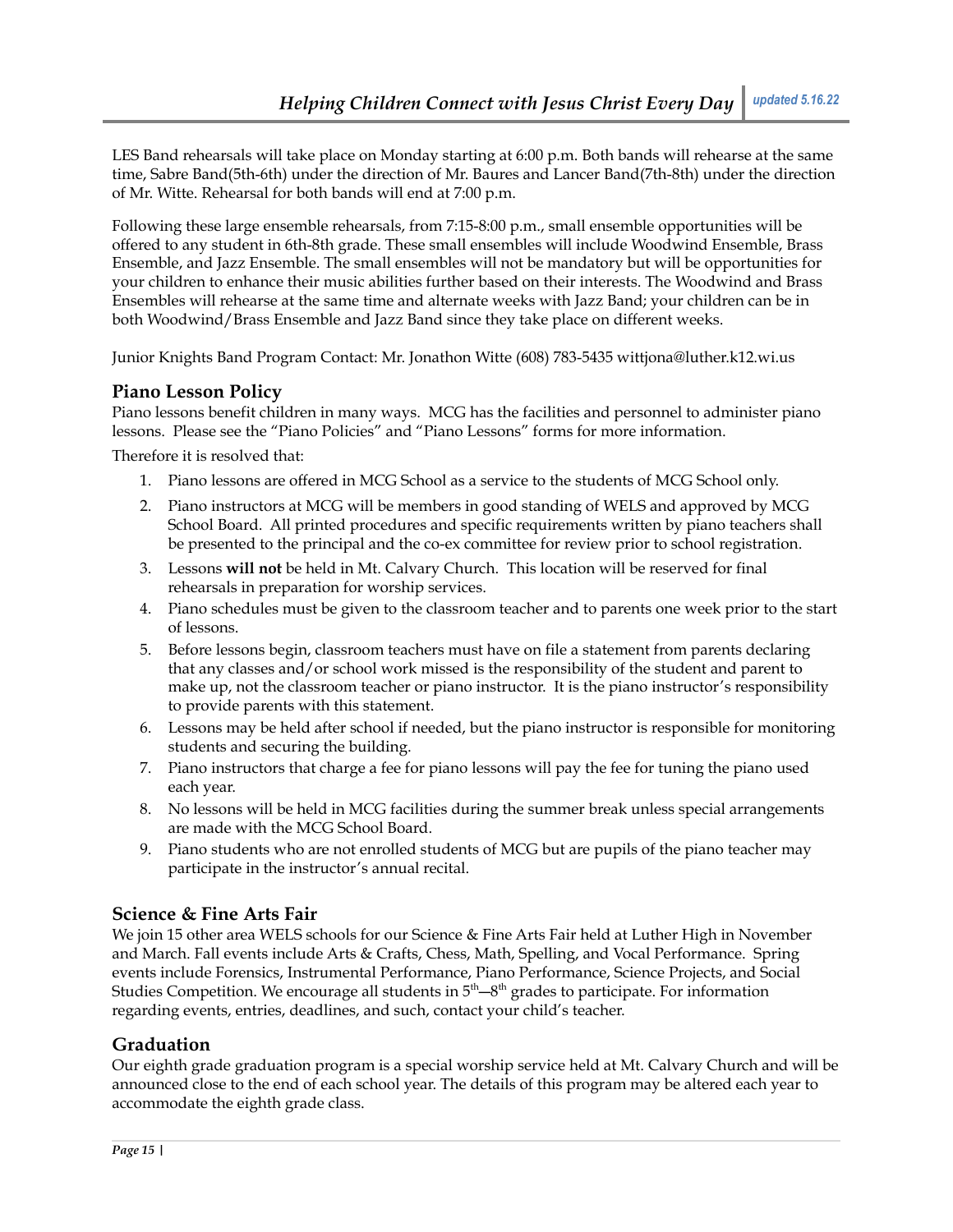# **Our Student Food Services**

### **Hot Lunch**

Our food service staff, with the help of volunteers, serves a lunch each school day in our cafeteria, which is cooked in our own school kitchen. For students who bring a lunch from home, or for those who would like an additional carton of milk, milk tickets are available. To purchase meal and milk tickets, send payment with your child to our school office in a sealed, labeled envelope for MCG Hot Lunch.

Our food service program is *not subsidized* by the State of Wisconsin. We purchase our food locally, from wholesale suppliers and local grocery stores. We offer lunches at a reduced rate for those who qualify, based on government income guidelines. If you feel your family may qualify, please see Mrs. Asp. Names of students receiving reduced rate lunches are kept in strictest confidence.

The Lunch Lady keeps track of all student tickets, and they are available at lunch time for the students in an organizer in the cafeteria. Parents will be contacted when a child has about three lunch tickets remaining. If your child runs out of tickets, lunches will continue to be served to him or her. Payment is required for all lunches that are served.

No restaurant food may be brought into our building while school lunch is served or eaten. Students may not leave the premises for the sole purpose of eating at a restaurant. If you'd like to treat your child's class to pizza or some other special treat during the school day (e.g. birthday), please make the appropriate arrangements with your child's teacher for a time other than lunch.

### **Morning Snack Beverage**

Milk or juice is available during our morning break. It may only be purchased by the year or half year, and must be purchased no later than 10 days into the beginning of the year or the beginning of the second semester. Some students purchase this option for milk, but use it as a second carton at lunch time.

# **Our Other Services**

### **Extended Care Program**

The MCG after school care program, called Extended Care, will support families by offering a safe and caring atmosphere for MCG students after the school day. Under qualified supervision, we provide free-play time, and a supervised study time to complete homework on days when school is in session. The care will be available from 3:00 p.m. – 5:00 p.m. Cost for Extended Care is \$5.00 per hour (with a \$5 minimum charge) and is billed in 15 min increments. A bill will be sent to parents on a bi-weekly schedule and payment is expected in a timely manner. Families who become delinquent on Extended Care bills will be asked to find alternative care for their students.

# **Telephone Use and Cell Phone Policy**

Students may use a school telephone with a teacher's permission.

Teachers and students may receive important incoming telephone calls during the school day. If someone calls our school asking to speak with a teacher or student, a written message may be taken, then given to that person as soon as possible. Teachers will use their professional judgment in granting permission to students regarding this (e.g. during lessons). Emergencies are exceptions.

Students may bring cellphones to school. However, phones MUST be turned off (not in silent or vibrate mode) and kept out of sight during the school day. If a phone is seen or turned on during the school day, it will be confiscated and turned in to the administration or teacher until a parent picks it up. If you allow your child to bring a cell phone to school, you do so at your own risk. The school is not responsible for lost or stolen cell phones.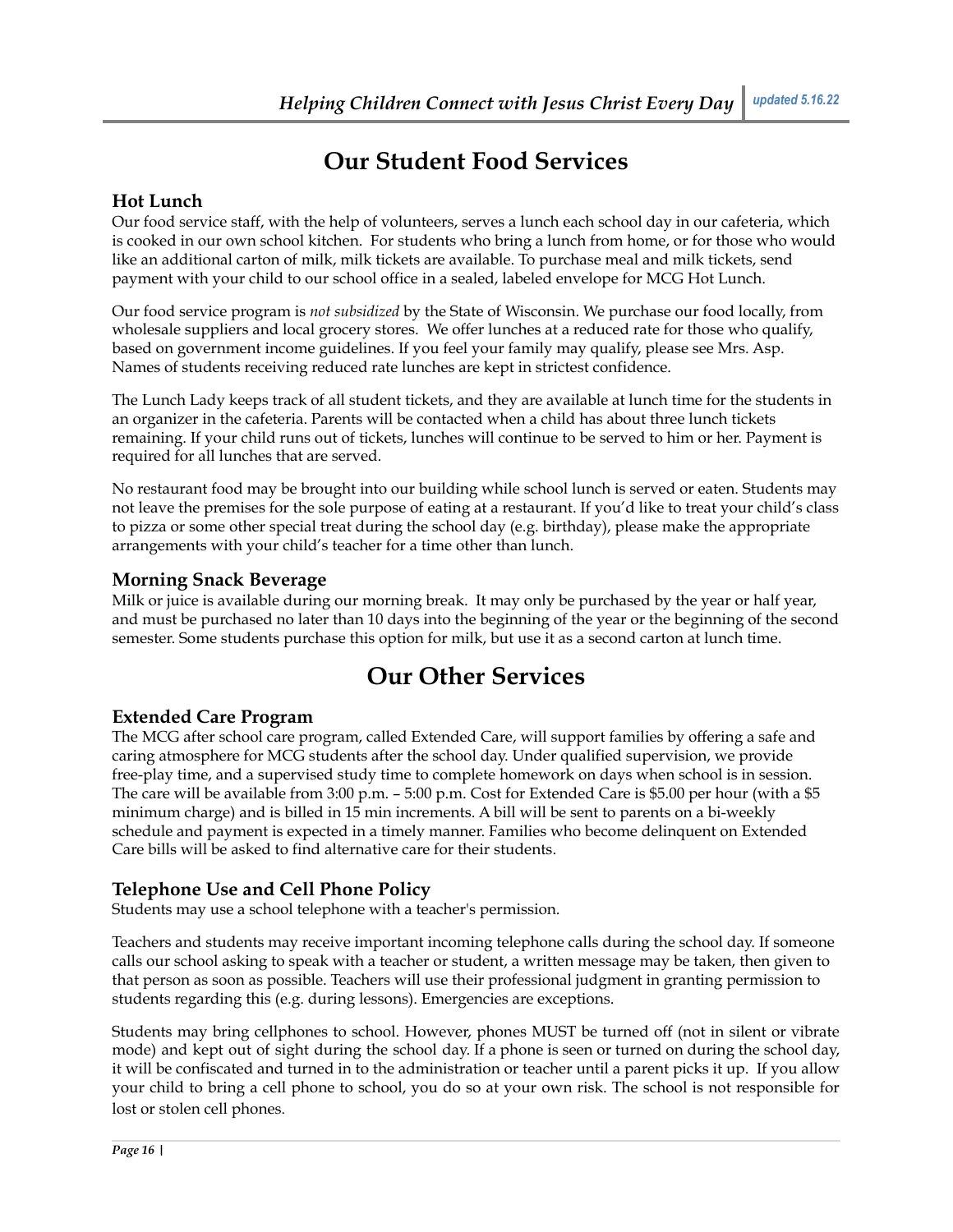### **Walking School Bus**

Our school participates in a Walking School Bus through a grant provided by the La Crosse County Safe Routes to School Program. Information on the walking school bus will be given to families at the start of the school year.

### **Lost & Found**

When your child loses something, have him or her check with their teacher and the school office. Items are periodically displayed to help find the owners. At the end of the school year unclaimed things are donated to a local charity.

#### **Photographs & Yearbook**

A professional photographer will be scheduled to take student photos each year. All costs for photos will be paid through this photographer.

Sports teams, as well as other various groups, will be photographed by the School Secretary.

The yearbook will be distributed at the end of the school year to each student. Cost for the yearbook will be covered by the MCG Booster Club.

### **FERPA**

The following are the policies and procedures regarding student records to meet the requirements of Section 99.6 of the regulations implementing the **F**amily **E**ducational **R**ights and **P**rivacy **A**ct of 1974 (**FERPA**).

#### **Definitions**

For policy purposes, Mt. Calvary-Grace Lutheran School has used the following term definitions:

Student- any person who attends or has attended Mt. Calvary-Grace Lutheran School.

Eligible student– a student or former student who has reached age 18, or is attending a post secondary school.

Parent- either natural parent of a student, a guardian, or an individual acting as a parent or guardian in the absence of the student's parent or guardian.

Education records- any record (in handwriting, print, tapes, film, or other medium) maintained by Mt. Calvary-Grace Lutheran School or an agent of Mt. Calvary-Grace Lutheran School which is directly related to a student, *except*:

- A personal record kept by a staff member if it is kept in the sole possession of the maker of the record and is not accessible or revealed to other person except a temporary substitute for the maker of the record.
- Records created and maintained by Mt. Calvary-Grace Lutheran School for law enforcement purposes.
- An employment record which is used only in relation to a student's employment by Mt. Calvary-Grace Lutheran School.
- Alumni records which contain information about a student after he or she is no longer in attendance at Mt. Calvary-Grace Lutheran School, and which do not relate to the person as a student.

#### **Student Records**

Your child's academic and health records are maintained in our files up to 7 years, in compliance with federal law. Should your child transfer to another school, that school should request the records. Records are mailed directly to that school while we keep copies for our files.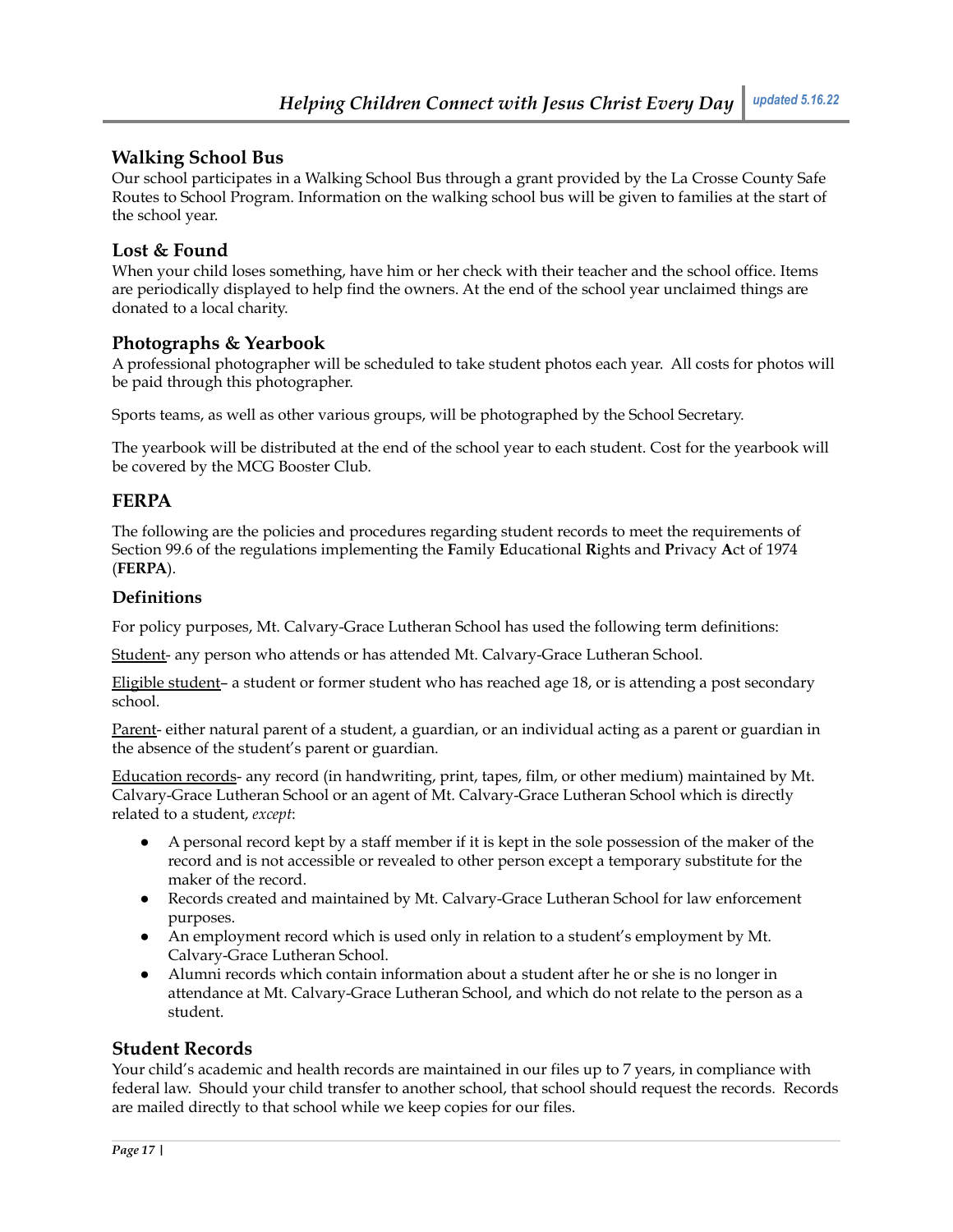### **Procedure to Inspect Records**

Parents or legal guardians of students or former students having reached the age of 18 may inspect and review the student's education records upon request. Submit to the principal a written request, which identifies as precisely as possible the records you wish to inspect. The principal will arrange for access as promptly as possible and notify the parent or former student of the time and place where the records may be inspected. Access will be given in 45 days or less from the receipt of the request.

### **Refusal to Release Records**

We refuse to release copies of student records unless all outstanding fees have been paid.

### **Fees for Records**

The fee for copies of records to individuals is \$1.00 per page, not to exceed \$20.00. There are no fees when records are sent to a school to which a student transfers.

### **Record of Requests for Disclosure**

We maintain a record of all requests for and/or disclosure of information from a student's education records. The record will indicate the date of the request and/or disclosure, the name of the party making the request, any additional party to whom it may be redisclosed, and the legitimate interest the party had in requesting or obtaining the information. The record may be reviewed by the parents or former student.

### **Directory and Website Information**

Mt. Calvary-Grace Lutheran School reserves the right to publish the following information in our print publications: student name, parents' name, address, telephone number, date and place of birth, participation in officially recognized activities and sports, weight and height of members of athletic teams, dates of attendance, awards received, and photograph.

Mt. Calvary-Grace Lutheran School reserves the right to publish the following information on our web site: student name or photograph, but not both together. Mt. Calvary-Grace Lutheran School may disclose these items in our print publications and/or website without prior written consent, unless notified in writing to the contrary by the tenth school day each year.

# **Regular School Hours**

School doors open at 7:30 a.m. Students are strongly encouraged to arrive no earlier as classrooms are not open until this time. The school day begins at 7:50 a.m.

Children are dismissed at 2:50 p.m. and should leave promptly. The doors are locked at 3:10 p.m.

The School Office is open Monday through Friday from 7:30-11:30 a.m. during the school year.

### **Publications**

Our school newsletter, the *Hawk Happenings,* is e-mailed to all school families on a weekly basis. It is also posted on our website. Anyone wishing to publish information in this newsletter should contact the school secretary for approval. Please make sure to read this information as it is designed to be a key communication piece between the school and families. Teachers also often distribute their own classroom newsletters.

### **School Website & Facebook page**

You can find our school website at [www.mcglutheran.org](http://www.mcglutheran.org). This site contains news and information about our school for our families, as well as those who may be interested in our school. We also have a Facebook Page **Mt. Calvary - Grace Lutheran School**.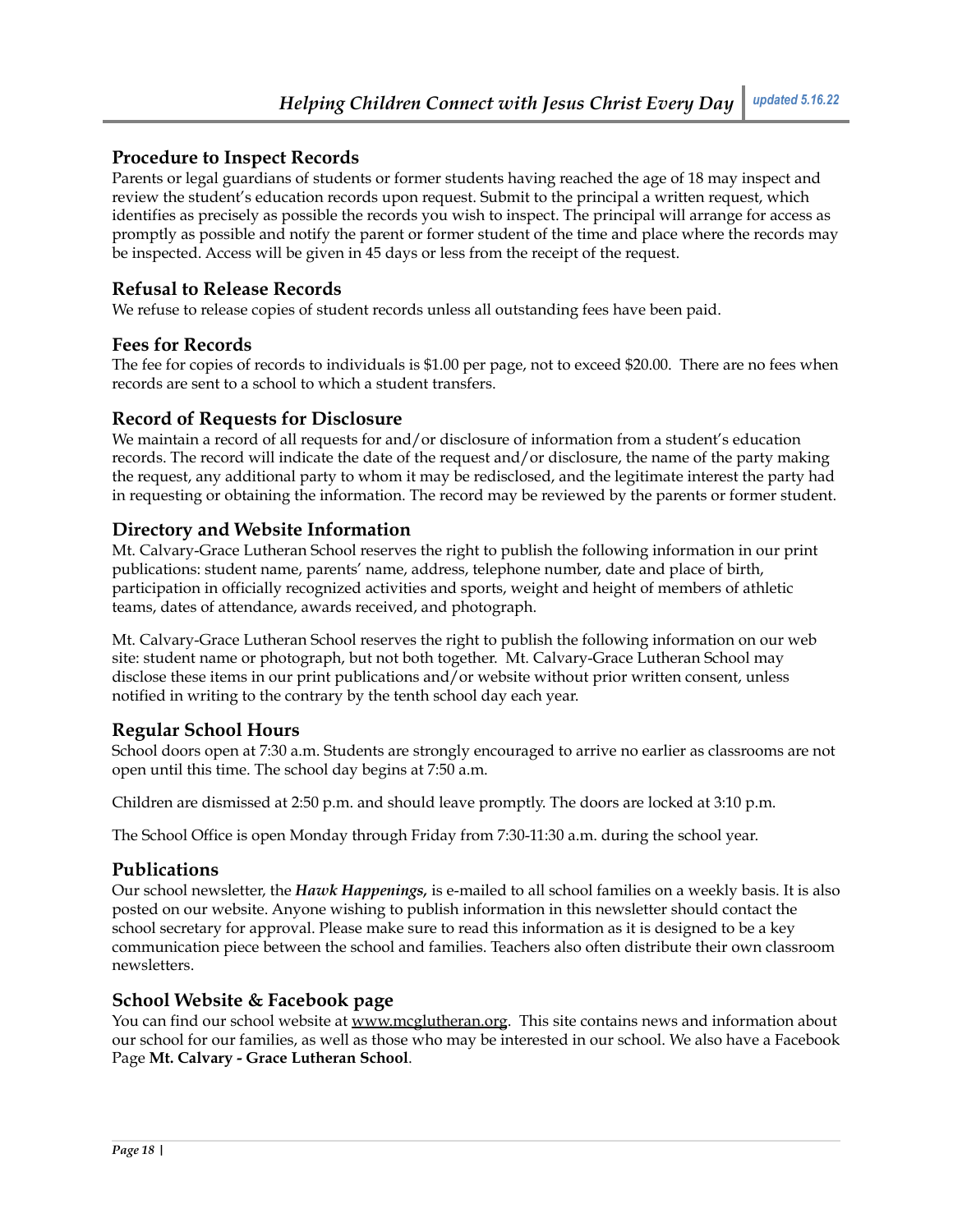### **Change in Personal Information**

Please notify the school office and your child's teacher of any changes in student or family information immediately so that communication can be prompt and correct.

### **Student Progress Reports**

#### Mid-Quarter Reports & Report Cards

Teachers in K-8<sup>th</sup> grades send home regular progress reports and contact parents about grades when necessary. Progress reports can be made available to families via email. Parents who wish to participate in this manner should be sure the child's teacher has their email address. Formal report cards are distributed every 6 weeks.

#### **Parent-Teacher Conferences**

Parent-teacher conferences offer an opportunity for parents and teachers to speak with each other about issues affecting their children. Parents can help make this a productive time by writing questions, concerns, or suggestions before the meeting. Teachers would like to meet with each family during our fall conferences. Spring conferences are optional, but may be requested by either parents or teachers. Parents or teachers may arrange a conference any time during the school year.

Parents of 3<sup>rd</sup>-8<sup>th</sup> grade children, when you come to parent-teacher conferences, we <u>strongly</u> encourage you to bring your child along. This will enable parents, teachers, and the child a chance to discuss issues from each of our unique perspectives.

#### **Bus Transportation**

The School District of La Crosse provides bus transportation for students who live two or more miles from our school through Go Riteway Bus Service—(608) 881-6370. Please call them early and often in regards to your questions.

### **Worship with Us**

You're welcome to join us each Wednesday morning for our Chapel Services. We assemble at 8:00 a.m. in church for a hymn, brief message, and prayers. We collect a monetary mission offering during these services which is sent to a designated mission each semester. We also view the *WELS Kids' Connection* videotape during the first service of the month. These services do not replace regular family worship. (Chapel/Worship moves to Wednesdays at 2:00 p.m. during Advent and Lent)

### **Emergency Closings**

When the weather takes a turn for the worse on a school day, school may be called off. The only reason for doing so is the safety of our students. **Our school closes when the School District of La Crosse closes**. Pay close attention to local radio and TV stations for complete information on questionable mornings. Any parents who feel road or weather conditions are not safe should use their own discretion and keep their children home when needed. At times, we may also experience an early dismissal because of deteriorating weather conditions. Early dismissals are also announced over local radio and TV stations. If you have any questions or concerns regarding school closings, please contact Mr. Biedenbender.

### **Volunteers**

Parents or guardians, grandparents, aunts and uncles, and congregational members are all welcomed to be a part of our school community. Sharing your time and talents adds much to our children's day of learning. Please share yourself with us. We are always thankful for the time any of our volunteers give to help us.